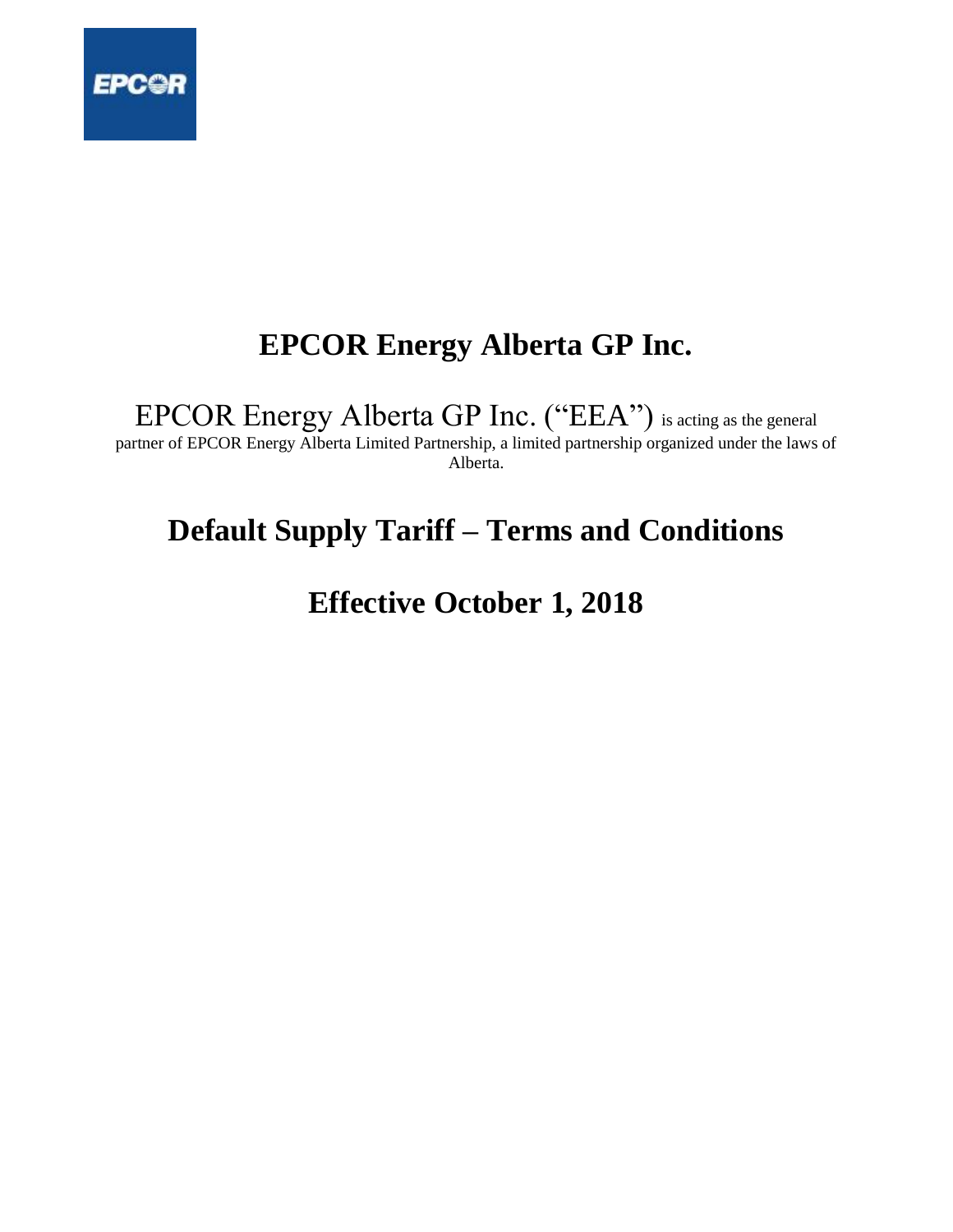# **Table of Contents**

| 1.1  |                                                                            |  |
|------|----------------------------------------------------------------------------|--|
|      |                                                                            |  |
| 2.1  |                                                                            |  |
| 2.2  |                                                                            |  |
| 2.3  |                                                                            |  |
| 2.4  |                                                                            |  |
| 2.5  |                                                                            |  |
|      |                                                                            |  |
| 3.1  |                                                                            |  |
| 3.2  |                                                                            |  |
| 3.3  |                                                                            |  |
| 3.4  |                                                                            |  |
| 3.5  |                                                                            |  |
| 3.6  |                                                                            |  |
|      |                                                                            |  |
| 4.1  |                                                                            |  |
| 4.2  |                                                                            |  |
| 4.3  |                                                                            |  |
| 4.4  |                                                                            |  |
| 4.5  |                                                                            |  |
| 4.6  |                                                                            |  |
|      |                                                                            |  |
| 5.1  |                                                                            |  |
| 5.2  |                                                                            |  |
| 5.3  |                                                                            |  |
| 5.4  |                                                                            |  |
| 5.5  |                                                                            |  |
| 5.6  |                                                                            |  |
| 5.7  |                                                                            |  |
|      |                                                                            |  |
| 6.1  |                                                                            |  |
| 6.2  |                                                                            |  |
| 6.3  |                                                                            |  |
| 6.4  |                                                                            |  |
|      |                                                                            |  |
| 7.1  |                                                                            |  |
| 7.2  |                                                                            |  |
|      | <b>ARTICLE 8 - BILLINGS AND PAYMENT.</b>                                   |  |
| 8.1  |                                                                            |  |
| 8.2  |                                                                            |  |
| 8.3  |                                                                            |  |
| 8.4  |                                                                            |  |
| 8.5  |                                                                            |  |
| 8.6  |                                                                            |  |
| 8.7  |                                                                            |  |
| 8.8  |                                                                            |  |
| 8.9  |                                                                            |  |
| 8.10 |                                                                            |  |
| 8.11 | OTHER OCCUPANTS' LIABILITY FOR PAYMENT AND CHANGE OF CUSTOMER OF RECORD 16 |  |
| 8.12 |                                                                            |  |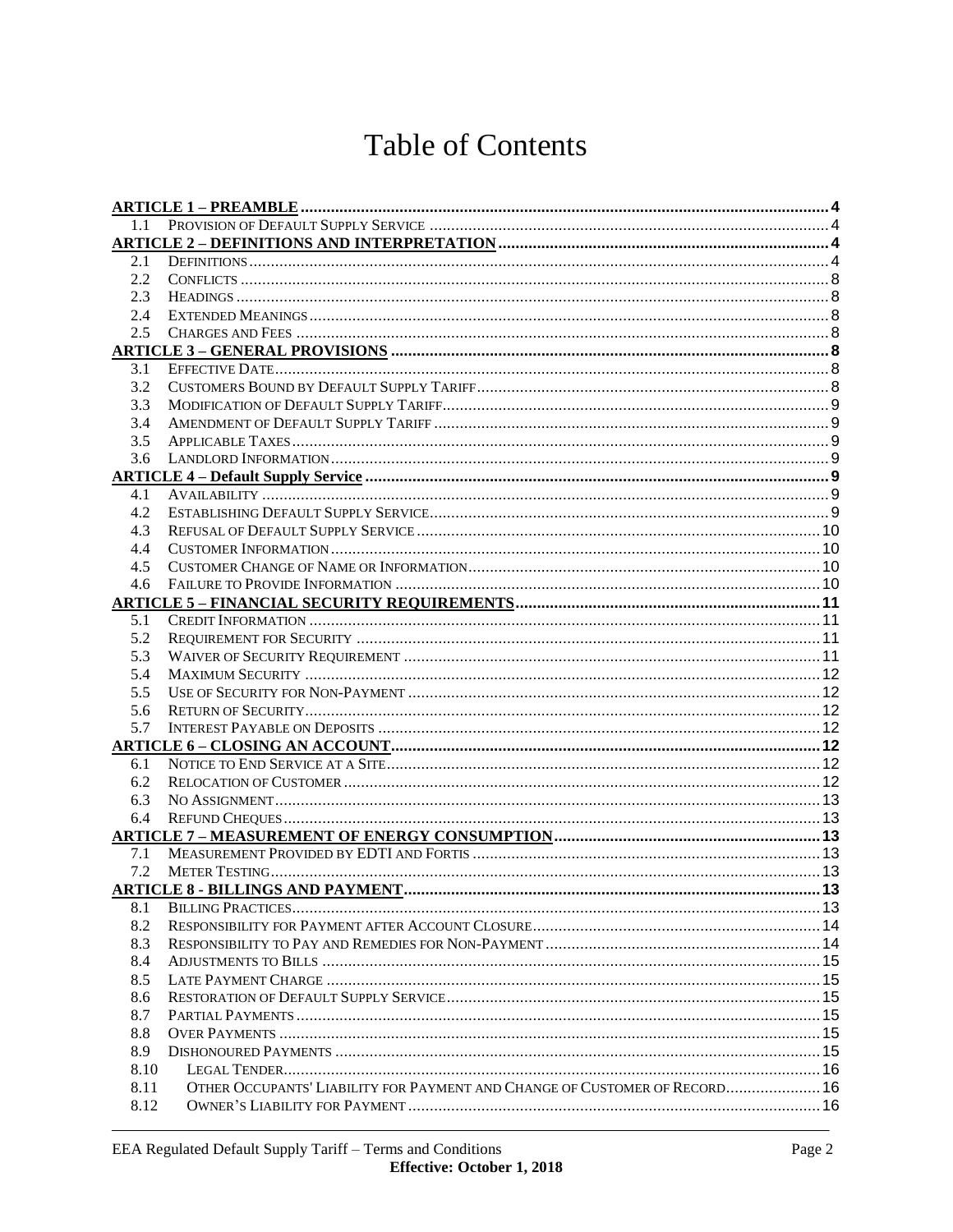| 8.13  |  |
|-------|--|
| 8.14  |  |
|       |  |
| 9.1   |  |
| 9.2   |  |
|       |  |
| 10.1  |  |
| 10.2  |  |
| 10.3  |  |
| 10.4  |  |
| 10.5  |  |
| 10.6  |  |
| 10.7  |  |
|       |  |
|       |  |
| 11.1  |  |
| 11.2  |  |
| 11.3  |  |
| 11.4  |  |
|       |  |
| 12.1  |  |
| 12.2. |  |
|       |  |
| 13.1  |  |
| 13.2  |  |
| 13.3  |  |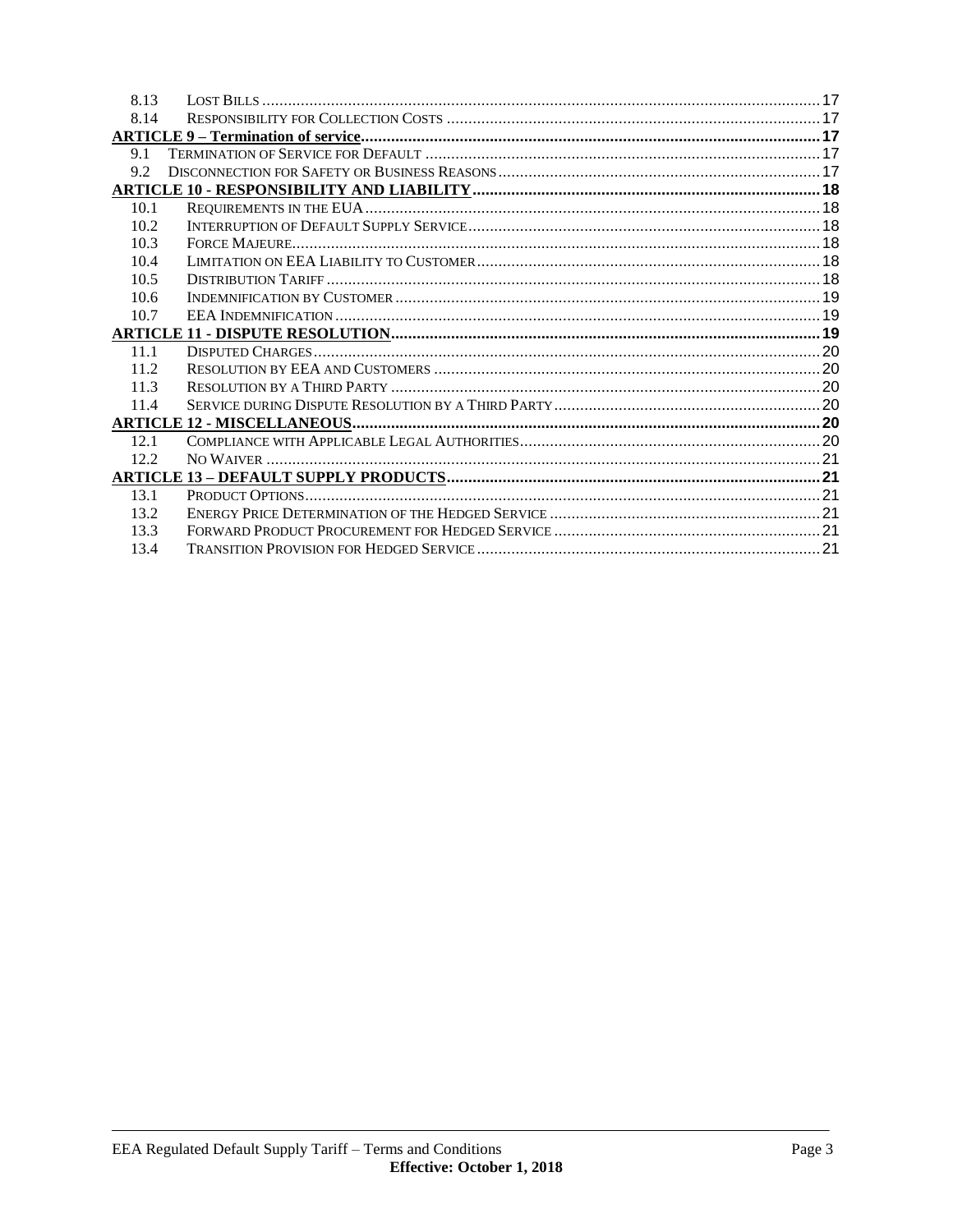# **ARTICLE 1 – PREAMBLE**

#### **1.1 Provision of Default Supply Service**

EDTI and Fortis have made arrangements with EEA to perform EDTI and Fortis' obligations to provide Default Supply Service to eligible Customers in their respective service areas.

Some Municipalities and Rural Electrification Associations ("REA") have made arrangements with EDTI and Fortis to provide Default Supply Services in their respective service areas. EDTI and Fortis have appointed EEA as the Default Supplier to provide Default Supply Service to Default Supply Customers within such municipalities' and REA's service areas.

EEA provides Default Services under its Default Supply Tariff that has been filed with the Commission and includes these Default Supply Terms and Conditions and the Price Schedules.

These Default Supply Terms are the terms and conditions upon which EEA offers and provides Default Supply Service to Eligible Customers.

The Default Supply Tariff is available for public inspection at EEA's website www.epcor.com and during normal business hours at EEA's business offices at 2000 - 10423 101 Street, Edmonton, Alberta.

# **ARTICLE 2 – DEFINITIONS AND INTERPRETATION**

#### **2.1 Definitions**

The following words and phrases, whenever used in these Default Supply Terms or the Default Supply Tariff, shall have the following meanings:

**"Account"** means a written and/or digital record that EEA uses to track and record customer information, service types and financial transactions that affect a Customer of Record. EEA will only discuss Account information with the Customer of Record and parties authorized by the Customer of Record. A Customer of Record can have more than one Account.

**"Alberta Interconnected Electric System" or the "AIES"** means the "interconnected electric system" as defined in the EUA.

**"Affiliate"** means an affiliate as defined in the Business Corporations Act, RSA 2000 c. B-9.

**"Business Day"** means a day, which is not a Saturday, Sunday or statutory holiday in the Province of Alberta, or a day designated by EEA as a holiday in lieu of a general holiday, and "day" means any calendar day. General holidays include New Year's Day, Alberta Family Day, Good Friday, Easter Monday, Victoria Day, Canada Day, Heritage Day, Labour Day, Thanksgiving Day, Remembrance Day, Christmas Day, and Boxing Day.

**"Commission" or "AUC"** means the Alberta Utilities Commission and any successor organization with jurisdiction under the EUA.

**"Cumulative Meters"** means meters that measure consumption using Daily Cumulative Meter Data.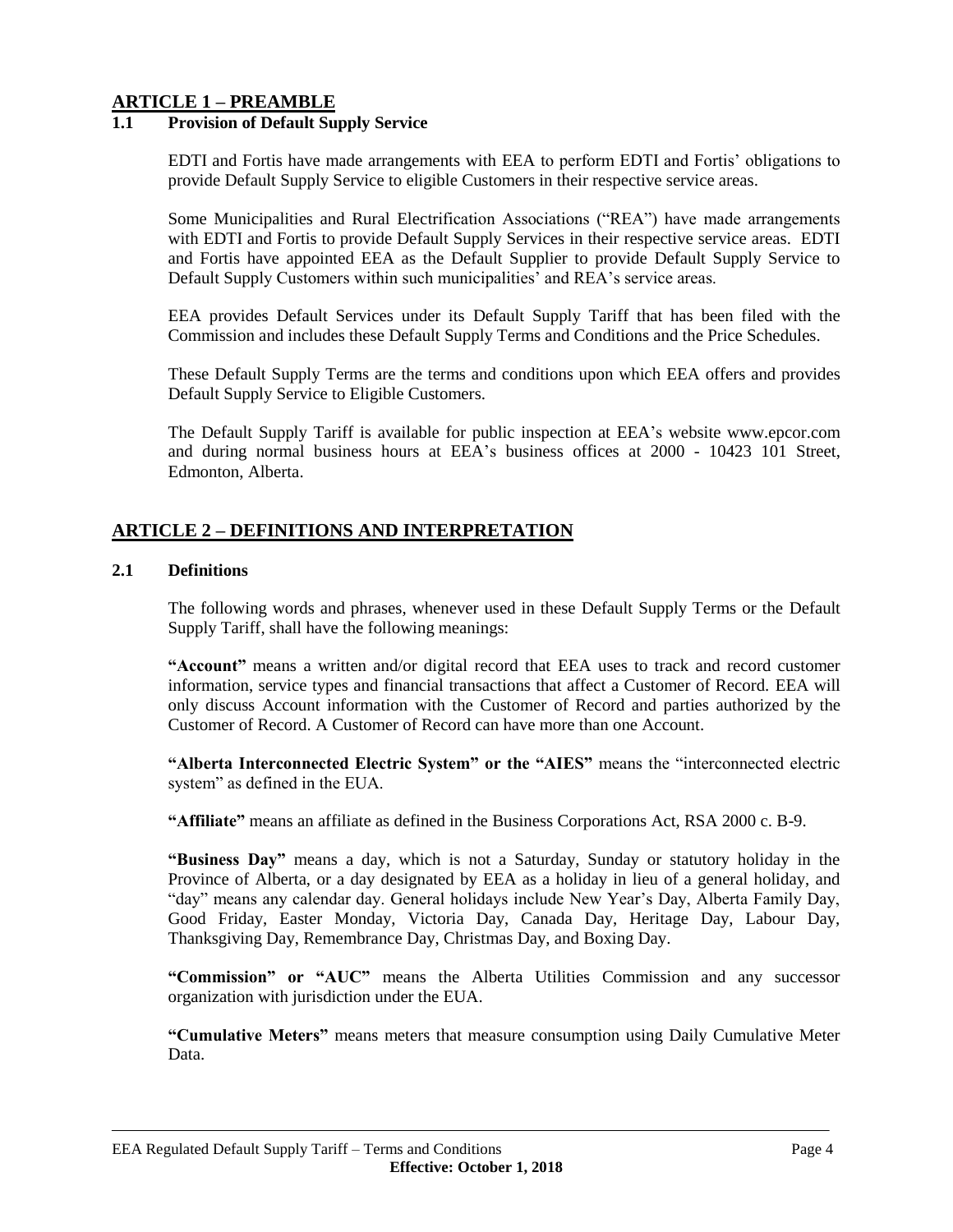**"Customer"** means a Default Supply Customer who accepts, uses or receives Service from EEA at a Site located in the service area of EDTI or Fortis, including but not limited to any Tenant, Landlord or Property Owner at the Site.

**"Customer of Record"** means the Default Supply Customer for whom EEA has opened an Account pursuant to Article 4.2.

**"Daily Cumulative Meter Data"** means the Cumulative Meter consumption data received by the Retailer through AUC Settlement System Code transactions.

**"Default Supply Customer"** means a Customer that has at least one Default Supply Site.

**"Default Supply Service"** means:

- (a) arranging for the Exchange or purchase of Energy on behalf of a Default Customer;
- (b) arranging for Distribution Access Service on behalf of a Default Customer.

in accordance with the Default Supply Tariff and to the exclusion of any other service provided by any Retailer.

**"Default Supply Site"** means a Site that is identified by EDTI or Fortis that uses or is forecasted to use more than 250,000 kWh of electricity per annum and where the Customer at the Site has not selected an electricity contract offered by a Retailer.

**"Deposit"** means a security amount deposited by the customer with EEA pursuant to Article 5.

**"Default Supply Tariff"** means, at any point in time, the Default Supply Tariff of EEA filed with the Commission, including these Default Supply Terms and the Price Schedules.

**"Default Supply Terms"** means these terms and conditions, and all amendments that may occur from time to time.

**"Distribution Access Service"** means "distribution access service" as defined in the EUA provided to Customers by means of EDTI's or Fortis' Distribution System.

**"Distribution System"** means an "electric distribution system" as defined in the EUA.

**"Distribution Tariff"** means, at any point in time, EDTI or Fortis' tariff for the provision of Distribution and System Access Service approved by the Commission and in effect at such time.

**"EDTI"** means EPCOR Distribution & Transmission Inc.

**"EDTI Terms and Conditions"** means the terms and conditions for distribution and system access service set out in EDTI's Distribution Access Tariff and System Access Tariff.

**"EEA"** means EPCOR Energy Alberta GP Inc., acting in its capacity as the general partner of EPCOR Energy Alberta Limited Partnership.

**"Electricity Services"** means "electricity services" as defined in the EUA.

**"Energy"** means "electric energy" as defined in the EUA, expressed in kilowatt hours.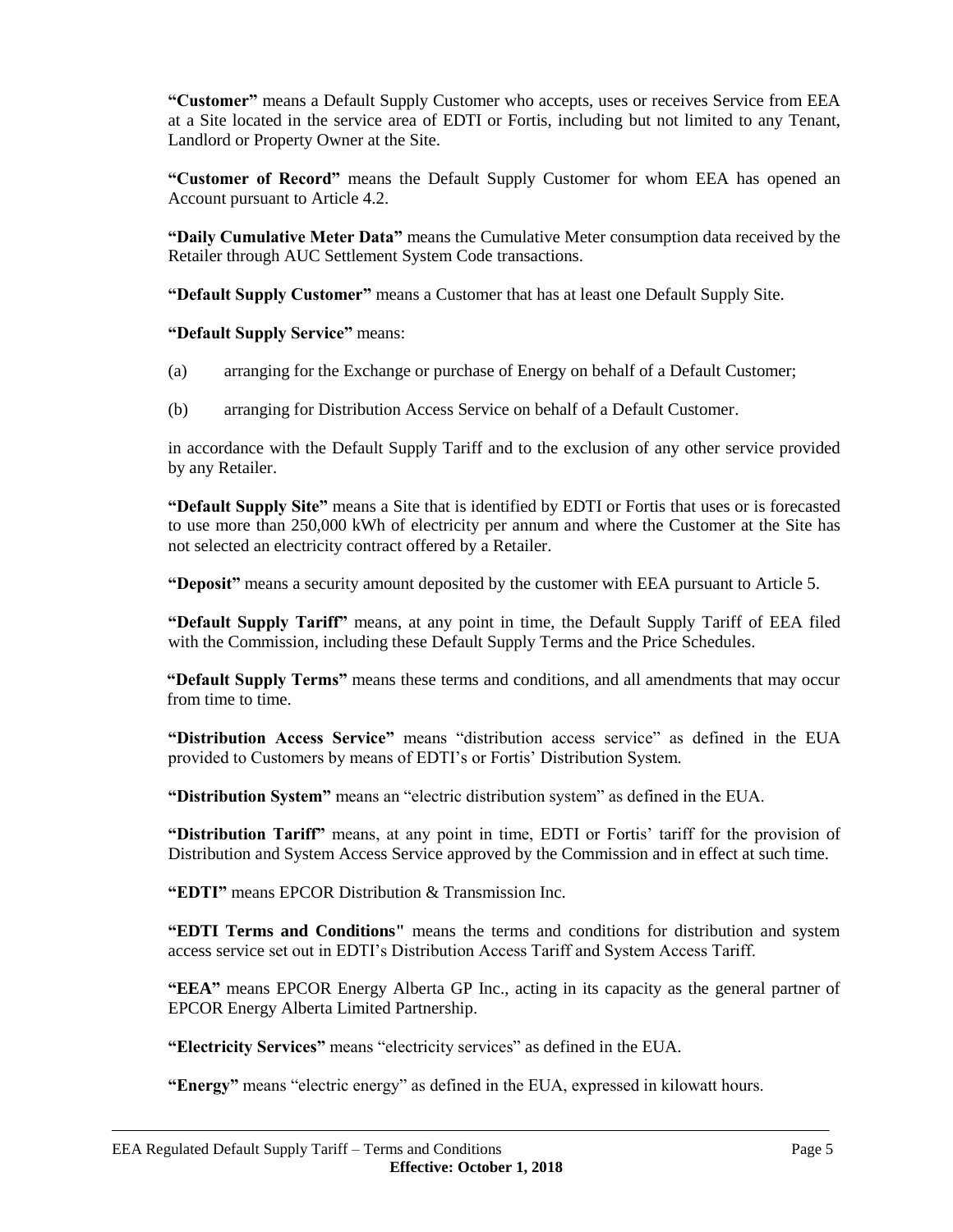**"EPCOR Energy Alberta Limited Partnership"** means a limited partnership formed under the laws of the Province of Alberta, authorized to provide, by its general partner EEA, the Default Supply Service.

**"EUA"** means the *Electric Utilities Act,* S.A. 2003, c. E-5.1, including the regulations enacted thereunder, as re-enacted, amended or replaced from time to time.

**"Exchange"** means "exchange" as defined in the EUA.

**"Facilities"** means physical plant (including, without limitation, transmission and distribution lines, transformers, meters, equipment and machinery).

**"Flow-through Service"** means a Default Supply Service where the rate is based on the hourly AESO pool price.

**"Force Majeure"** means circumstances not reasonably within the control of EEA including acts of God, strikes, lockouts or other industrial disturbances, acts of the public enemy, wars, blockades, insurrections, riots, epidemics, landslides, lightning, earthquakes, fires, storms, floods, high water, washouts, inclement weather, orders or acts of civil or military authorities, civil disturbances, explosions, breakdown or accident to equipment, mechanical breakdowns, interruption of supply, goods or services including electricity or the electricity Distribution Access Service, the intervention of federal, provincial, or local government or from any of their agencies or boards, excluding decisions and/or orders made by the Commission in the normal course of exercising its authority to establish the revenue requirement of the parties to this agreement, the order or direction of any court, and any other cause, whether of the kind herein enumerated or otherwise.

**"Fortis**" means FortisAlberta Inc. and until such time as the AUC approves Fortis' purchase of the Town of Fort Macleod Distribution system, also means the Town of Fort Macleod.

**"Fortis Terms and Conditions"** means the terms and conditions for distribution and system access service set out in Fortis' Distribution Access Tariff and System Access Tariff as amended or replaced from time to time.

**"Forward Product"** means the energy procured prior to the start of the Month.

**"Hedged Service"** means a Default Supply Service, where the total forecasted load for the Default Supply Site is hedged up to 75% of the average forecasted volume during Off-Peak Hours using Forward Products. The unhedged portion of the load is flown through at the hourly AESO pool price.

**"Indemnity Bond"** means a written undertaking of a financial institution on behalf of a Customer to cover any losses suffered by EEA arising from non-payment by the Customer of money the Customer owes to EEA.

**"Independent System Operator"** has the meaning provided in the EUA.

**"Irrevocable Letter of Credit"** means a financial institution's letter of credit guaranteeing a Customer's payment to EEA.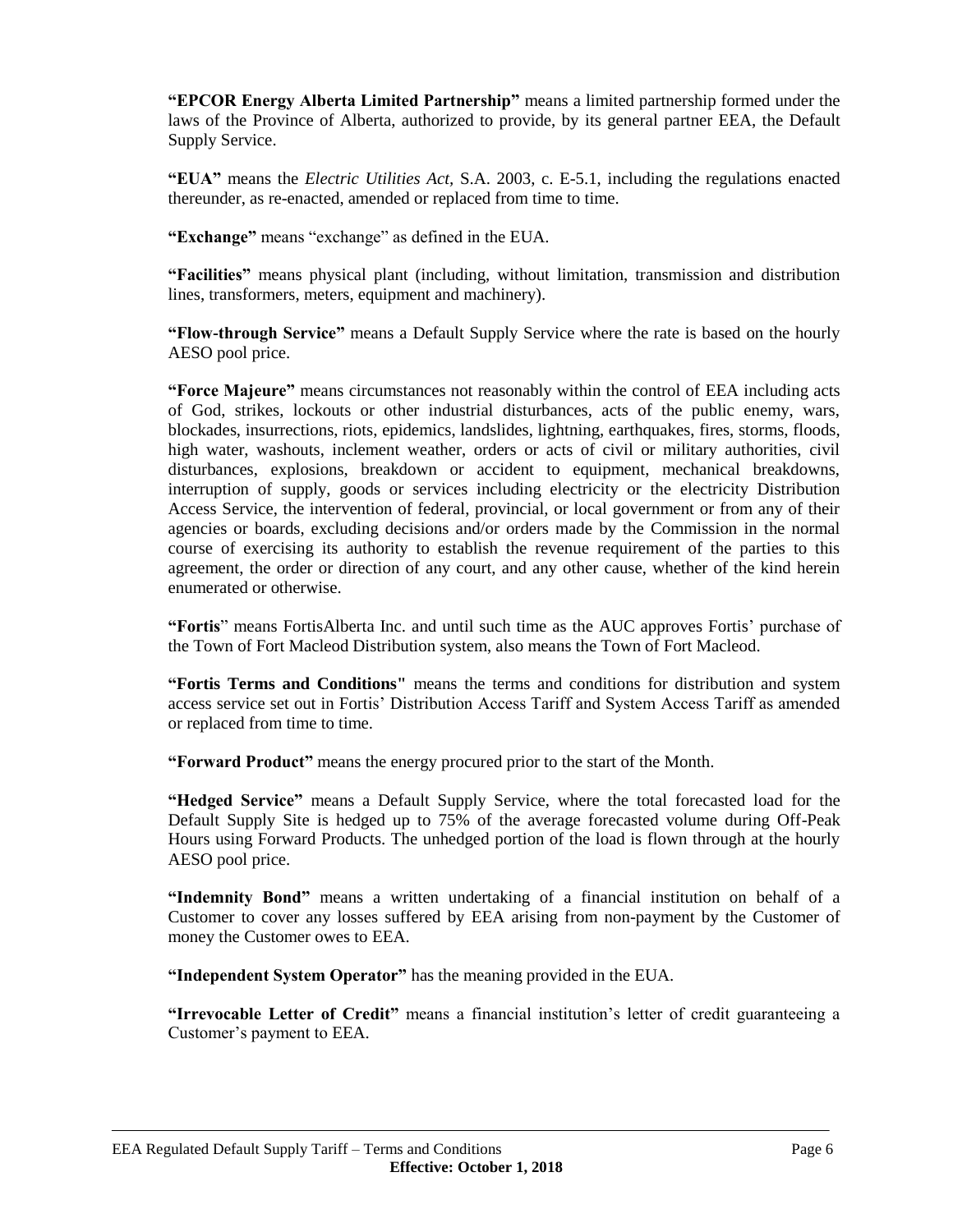**"Landlord"** means (i) a Person who is the Property Owner of a property that is leased or rented or otherwise in the possession of another Person, called the Tenant; or (ii) a Person authorized to manage such a property on behalf of the Property Owner.

**"Load"** means Energy consumed by Customers together with allocated Losses and other unaccounted for Energy.

**"Losses"** means the Energy that is lost through the process of transmitting and distributing electric Energy.

**"Month"** means the calendar month in which the energy price for the Hedged Service is established.

**"Non-Sufficient Funds"** means a reason provided by a financial institution for dishonouring a cheque, credit card or authorized withdrawal payments because the amount of funds available in the customer's account with the financial institution is less than the attempted payment by cheque, credit card or authorized withdrawal.

**"Off-Peak Hours"** means time between 23:00 hours and 07:00 hours.

**"Owner"** means the owner of a Distribution System.

**"Person"** means a person, firm, partnership, corporation, organization or REA or other association, and includes an individual member thereof.

**"Point of Service"** means the point at which EDTI or Fortis' service conductors are connected to the wires or apparatus of a Customer.

**"Price Schedule"** means EEA's Default Supply Tariff Price Schedules, filed with the Commission.

**"Property Owner"** means:

- (a) the registered owner of a parcel of land in the register maintained by the Registrar of Titles under the *Land Titles Act*; or
- (b) a Person who has purchased the parcel from the Person mentioned in sub clause (a) pursuant to an agreement for purchase and sale.

**"Retailer"** means a "retailer" as defined in the EUA.

**"RRR Regulation"** means the *Roles, Relationships and Responsibilities Regulation*, AR 169/2003.

**"Security"** includes, but is not limited to, Deposit, guarantee, Indemnity Bond or Irrevocable Letter of Credit acceptable to EEA.

**"Service"** means Default Supply Service.

**"Service Connection"** means all Facilities required for providing services up to the Point of Service.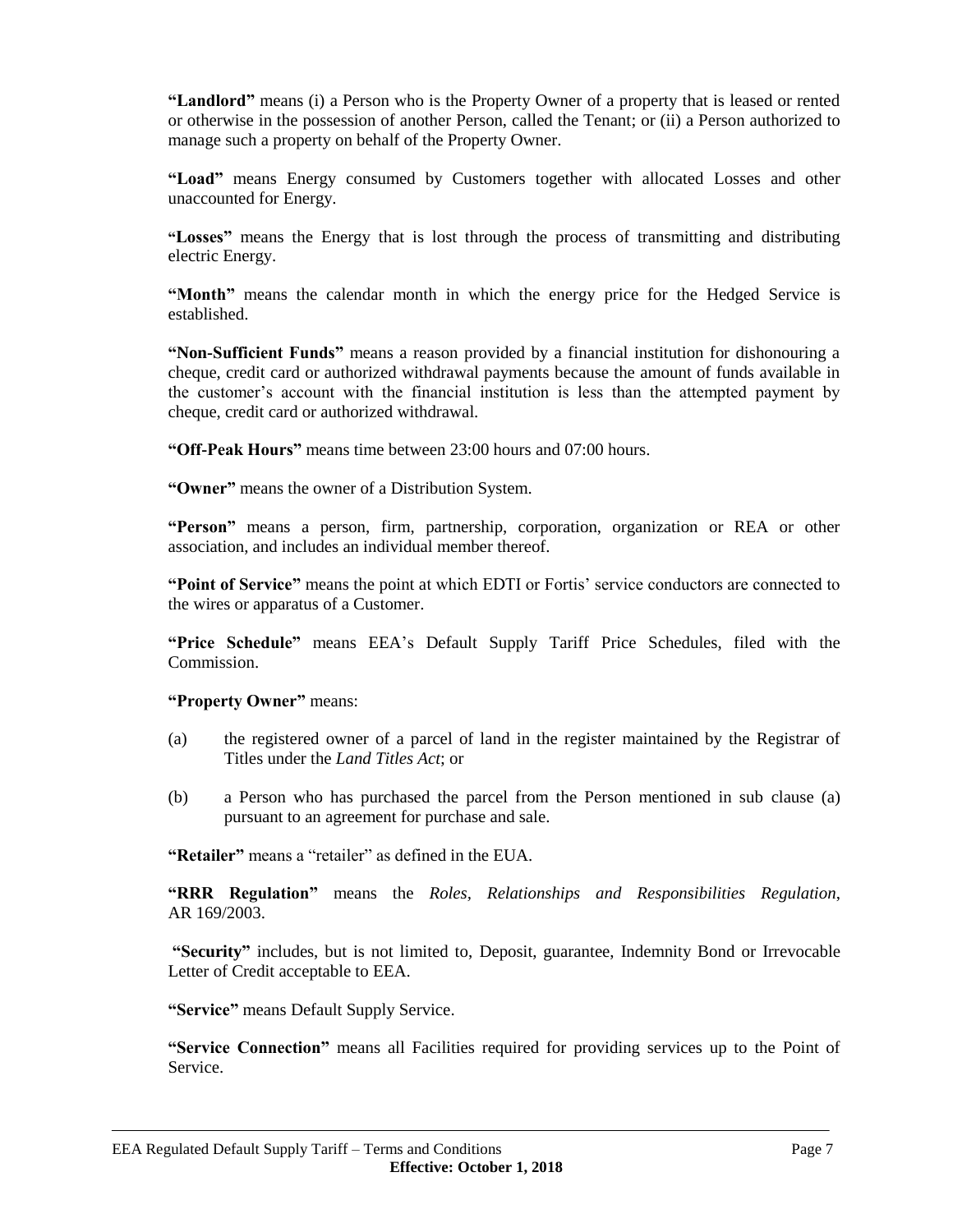**"Site"** means, in relation to a Service Connection for a Customer, the Point of Service for the Customer.

**"Tenant"** means any Person who has the use of or occupies a premises or property owned by another Person.

**"Transmission Tariff"** means, at any point in time, EDTI's or Fortis' tariff for the provision of System Access Service approved by the Commission and in effect at such time.

#### **2.2 Conflicts**

If there is any conflict between a provision expressly set out by an order of the Commission and these Default Supply Terms, the Commission order shall govern.

If there is any conflict between these Default Supply Terms and a provision of the EUA, the provision of the EUA shall govern.

If there is any conflict between these Default Supply Terms and the corresponding Price Schedules, the Price Schedules shall govern.

# **2.3 Headings**

The division of these Default Supply Terms into sections, subsections and other subdivisions and the insertion of headings are for convenience of reference only and shall not affect the construction or interpretation of these Default Supply Terms.

#### **2.4 Extended Meanings**

In these Default Supply Terms, words importing the singular number only shall include the plural and vice versa, words importing the masculine gender shall include the feminine and neuter gender and vice versa and words importing persons shall include individuals, partnerships, associations, trusts, unincorporated organizations and corporations.

#### **2.5 Charges and Fees**

All rates, charges and fees referred to in these Default Supply Terms are as set out in the Price Schedule.

# **ARTICLE 3 – GENERAL PROVISIONS**

#### **3.1 Effective Date**

These Default Supply Terms takes effect, and form part of the Default Supply Tariff on October 1, 2018.

# **3.2 Customers Bound by Default Supply Tariff**

The Default Supply Tariff applies to each Default Supply Customer receiving Default Service from EEA. As a condition of accepting, using or receiving Default Services, the Default Supply Customer agrees to be bound by these Default Supply Terms and agrees to pay the rates, charges or fees applicable for such service, as prescribed in the Default Supply Tariff. Each Default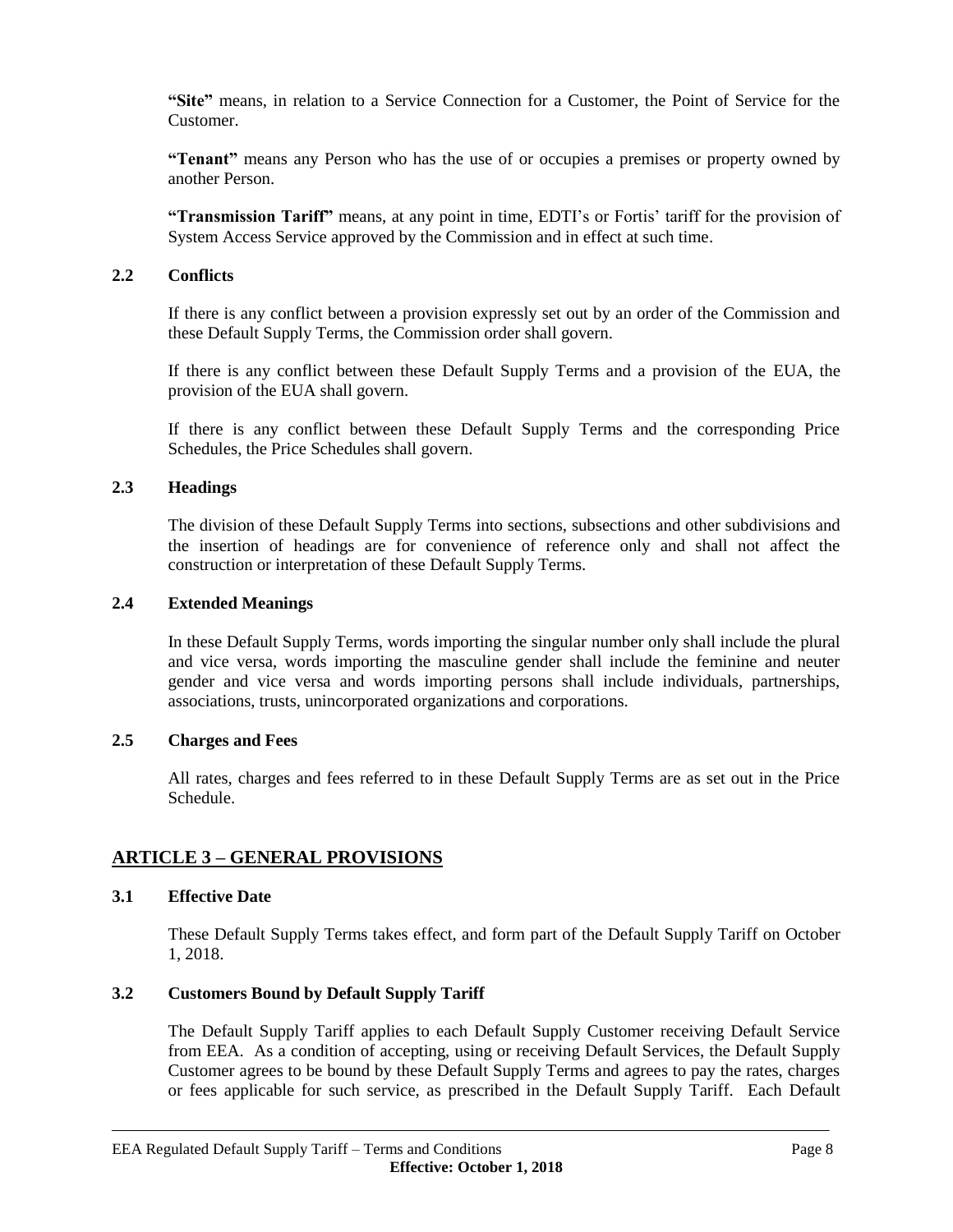Supply Customer is also bound by the EDTI and/or Fortis' Distribution Tariff applicable to the Site.

# **3.3 Modification of Default Supply Tariff**

No agent, employee or other representative of EEA is authorized to modify any provision or price contained in the Default Supply Tariff or to bind EEA to perform in any manner inconsistent with the Default Supply Tariff. EEA may make minor or routine changes by filing updated Default Supply Terms with the Commission.

# **3.4 Amendment of Default Supply Tariff**

From time to time, EEA may amend these Default Supply Terms and the corresponding Price Schedule and file the amendments with the Commission. Amendments to the Default Supply Terms and/or Price Schedule are effective upon filing with the Commission unless otherwise stated and will be clearly indicated in the Default Supply Terms and/or Price Schedule for a period of 30 days.

# **3.5 Applicable Taxes**

The Default Customer shall pay all taxes, fees or assessments that EEA is required to collect from time to time as required pursuant to any statute, regulation, or other governmental directive or order or decision of the Commission that applies to Default Supply service.

#### **3.6 Landlord Information**

EEA may require the Customer to indicate if the Customer is the Property Owner, Landlord or Tenant of the Site.

EEA will provide Landlords with the opportunity to register all Sites that they own or are responsible for such that in the case of a vacancy, the Landlord will automatically become the Customer of Record. This registration will not bind the Landlord to be responsible for past charges of a Tenant, incurred before the date of vacancy, unless specifically requested by the Landlord.

# **ARTICLE 4 – DEFAULT SUPPLY SERVICE**

# **4.1 Availability**

Service is available to Eligible Customers strictly in accordance with the Default Supply Tariff.

# **4.2 Establishing Default Supply Service**

EEA will establish an account for a Default Supply Customer and provide Default Supply Service as required under the RRR Regulation at the designated Site, and the Default Supply Customer shall be the "Customer of Record" for the Site. The Default Supply Customer will be responsible to pay to EEA all amounts charged to the Account from the time the Account is opened until it is closed.

EEA may, in its sole discretion, require a Customer receiving Default Supply Service to enter into a service Agreement with EEA.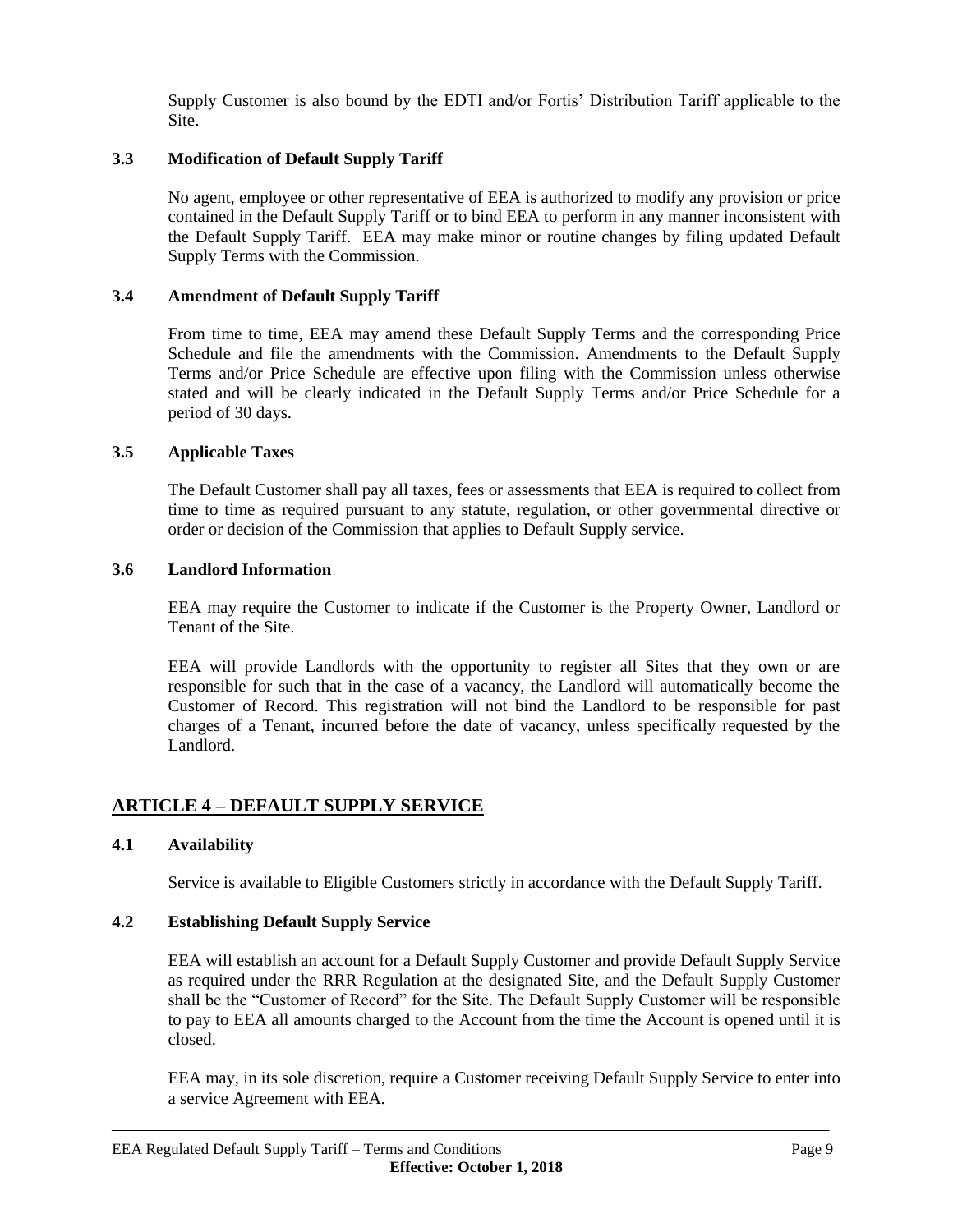# **4.3 Refusal of Default Supply Service**

EEA reserves the right to refuse to provide or to continue to provide Service when:

- (a) a previous Customer at the Site had a history of non-payment and EEA believes, on reasonable grounds, that the defaulting Customer would continue to occupy the premises located at the Site or that an Affiliate of the defaulting Customer would continue to occupy the premises located at the Site;
- (b) the Customer has not complied with the Default Supply Terms or the applicable provisions of the Default Supply Tariff;
- (c) the Customer has failed to provide Security acceptable to EEA;
- (d) EEA is not satisfied with the Customer's credit rating or credit history, unless the Customer has provided security satisfactory to EEA in accordance with Article 5.2;
- (e) the Customer has an outstanding balance with EEA for Service.

#### **4.4 Customer Information**

EEA is committed to protecting the personal information of its Customers. By establishing or maintaining an Account a Customer's consent is implied for the collection, use and disclosure of personal information only for the purpose of ongoing services and support, unless a Customer indicates otherwise in writing.

Complete details of EEA's privacy policy and practices are available online at www.epcor.com, or in printed form by request of the Customer to EEA.

EEA may at any time request from a Customer, such information that EEA considers reasonably necessary to determine the Customer's credit history and credit risk. The requested information may include:

- (a) full name, address, telephone number (home, work, and cellular) to allow EEA to determine a Customer's credit rating,
- (b) other information to identify the Customer and/or
- (c) financial information and credit references to aid in assessing credit worthiness.

Customers returning from a competitive retail service or existing Customers may be required to provide the same information as new Customers.

#### **4.5 Customer Change of Name or Information**

The Customer must notify EEA as soon as reasonably possible of a change of name, mailing address or telephone number. Such notification shall be provided in writing if requested by EEA.

#### **4.6 Failure to Provide Information**

If, after notice of a failure to provide sufficient information, and reasonable opportunity to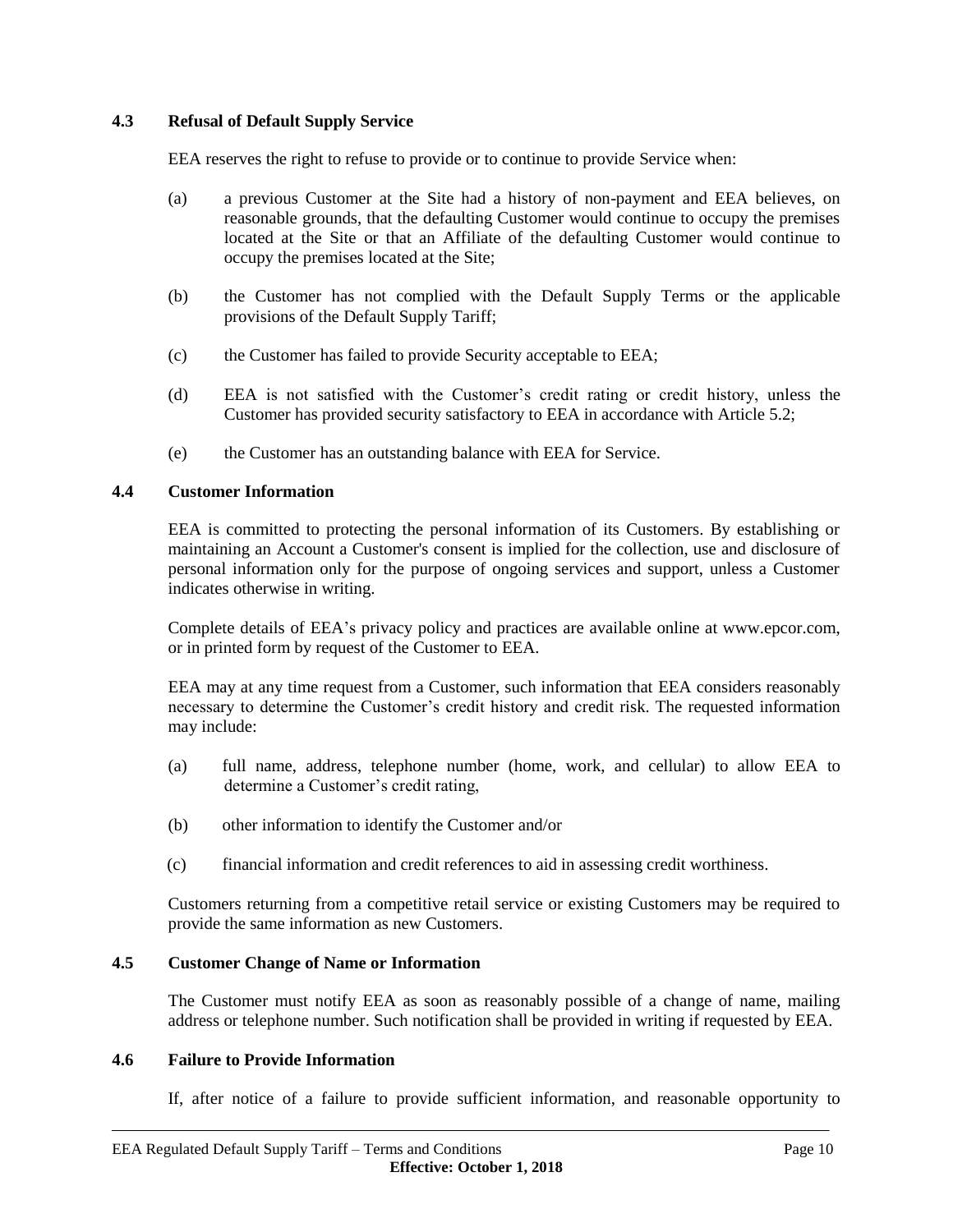remedy any deficiencies, a prospective Customer or existing Customer fails to provide information requested in accordance with Article 4.4 and does not provide a Security in accordance with Article 5.2, EEA may:

- (a) refuse to provide Service to the new Customer,
- (b) discontinue or request a disconnection of Service to the existing Customer or
- (c) terminate the customer as the Customer of Record.

# **ARTICLE 5 – FINANCIAL SECURITY REQUIREMENTS**

#### **5.1 Credit Information**

EEA may, at any time, ask for information to determine the customer's credit history and credit risk. This information may include, but is not limited to: bank references, trade references and credit ratings.

#### **5.2 Requirement for Security**

EEA may require Security or an increase in Security from a Customer in circumstances it considers appropriate, including, without limitation, the following circumstances:

- (a) if the Customer or prospective Customer applying for service cannot demonstrate a satisfactory credit rating to EEA as outlined in Article 4.4 or the Customer has refused to provide credit information to EEA;
- (b) the Customer has paid a bill late, in accordance with Article 8.5, in any twelve-month period;
- (c) the Customer has issued more than one payment that has been returned for Non-Sufficient Funds in any six-month period;
- (d) there has been an increase in the Customer's average monthly consumption of Energy over the prior three-month period;
- (e) the Customer's Service or Service provided to the Customer's Affiliate at the same location was disconnected for non-payment by EEA and requests a reconnection of Service;
- (f) the Customer was previously terminated as a Customer of Record and requests a new connection or reconnection of Service; or
- (g) an increase in the price basis for Default Supply rates or an increase to the total bill.

#### **5.3 Waiver of Security Requirement**

EEA may waive the requirement for Security by a Customer in the following circumstances:

(a) where the Customer has a previous satisfactory credit history with EEA; or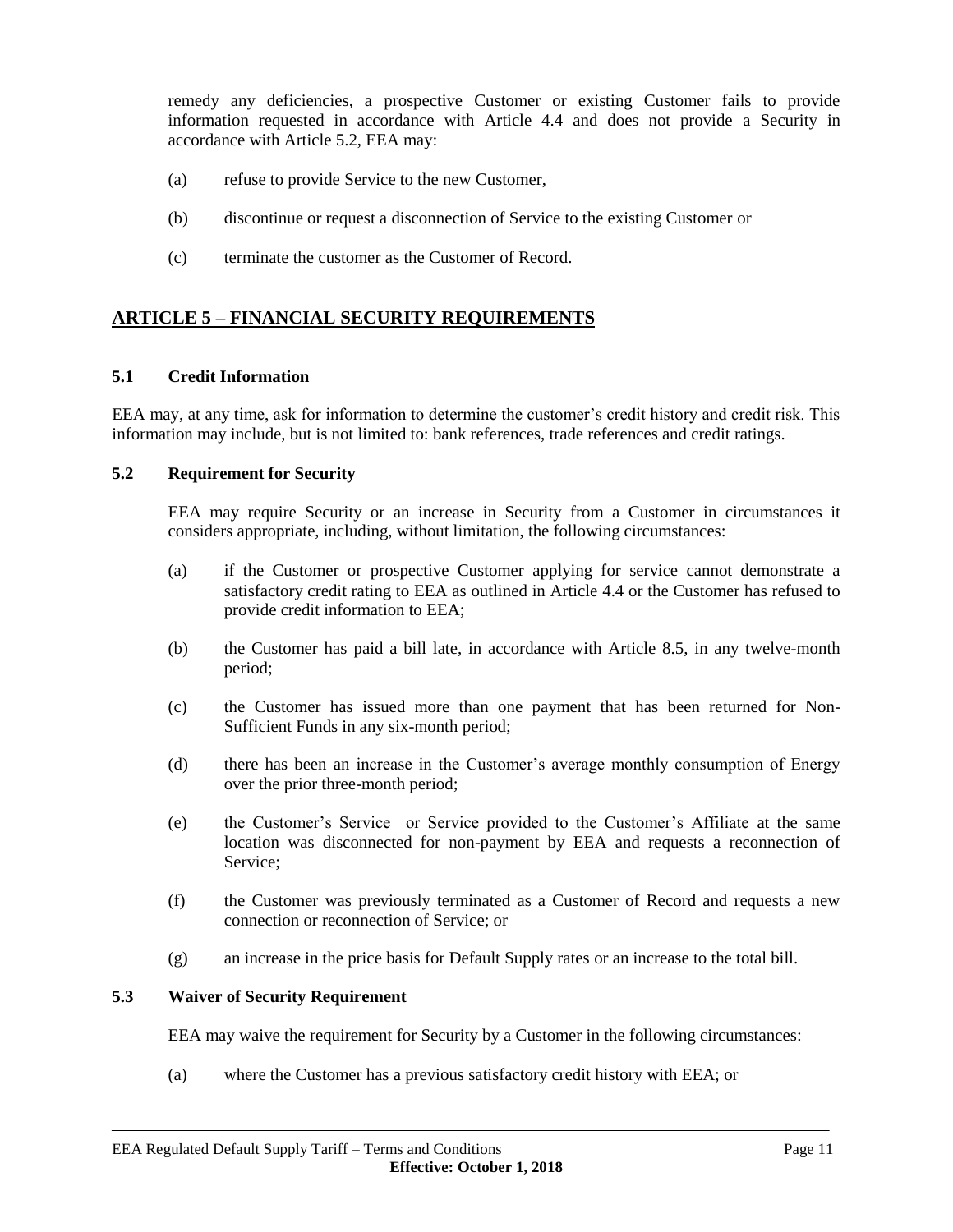- (b) where a result satisfactory to EEA is obtained from an external credit check; or
- (c) where the customer provides to EEA an Indemnity Bond or Irrevocable Letter of Credit from a financial institution satisfactory to EEA.

# **5.4 Maximum Security**

The maximum Security EEA will require from a Customer under this Default Supply Tariff is equal to 30% of the annual total charge payable by the Customer, as reasonably estimated by EEA. At the discretion of EEA, EEA may allow an initial payment for a portion of the Security and payment of the remainder of the Security over a reasonable time period.

# **5.5 Use of Security for Non-Payment**

At the discretion of EEA, a Security provided by a Customer, or a portion thereof may be applied against any amounts owed for Service. At the discretion of EEA a new Security may be assessed in this case.

#### **5.6 Return of Security**

A Security provided by a Customer will be returned to the Customer or credited to the Account in case of a Deposit, when service is ended, the Account is closed and the Customer has paid all amounts owing. Where a Customer's Service is terminated and the Customer's Account is closed for non-payment, or an outstanding amount remains after the Account is closed at the Customer's request, prior to any refund, the Security will be applied to the balance owing by the Customer to EEA. EEA will not return Security until final settlement for the service period is received.

Security may be returned if the Customer meets credit criteria satisfactory to EEA.

# **5.7 Interest Payable on Deposits**

Interest will be paid on a Deposit at the end of each calendar year or when the Customer's Account is closed. Interest will be calculated using simple interest on the daily balance of any cash deposit held by EEA in respect of the Customer. The interest rate applicable for each year will be the interest rate specified under the *Residential Tenancies Act*.

# **ARTICLE 6 – CLOSING AN ACCOUNT**

# **6.1 Notice to End Service at a Site**

Subject to Article 6.2, a Customer may end Service at a Site by giving EEA notice to end the Service. In order to end service at a site on a specified date, EEA requires at least three Business Days' prior notice. EEA may request proof that the Customer will no longer be responsible for the Site after that date. If a final meter reading is taken at the previous Site, the Customer will pay EEA all charges for a final meter reading incurred by EEA in accordance with EDTI or Fortis' Distribution Tariff.

#### **6.2 Relocation of Customer**

If the Customer wishes to continue to receive Service but to relocate from their current Site to a new Site, for example, as in the case of a move of residence, the Customer must notify EEA at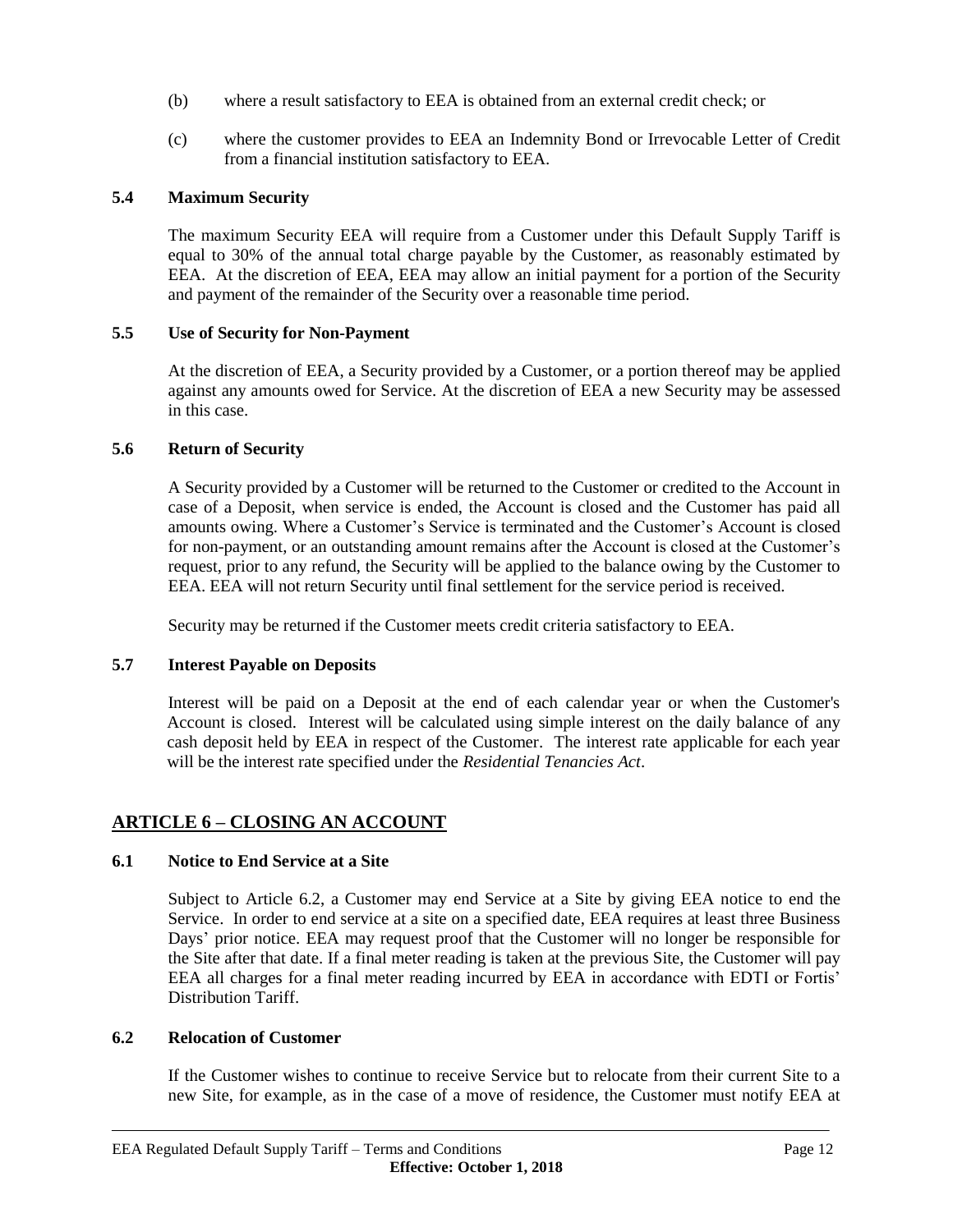least three Business Days prior to the Customer's requested relocation date. EEA may request proof that the Customer will no longer be responsible for the original Site after the relocation date. If a final meter reading is taken at the previous Site, the Customer will pay EEA all charges for a final meter reading incurred by EEA in accordance with EDTI or Fortis' Distribution Tariff.

#### **6.3 No Assignment**

Service under the Default Supply Tariff is not assignable. The benefits and obligations of any Default Supply Service shall begin when EEA commences to supply Service, and shall enure to the benefit of and be binding upon the Customer's, their respective heirs, personal representatives, and successors.

This limit on assignment is not intended to infringe on or limit the right of the Customer to sell, remove or otherwise lawfully dispose of Customer's property, subject to the termination clauses of these Default Supply Terms. Upon termination, any outstanding balances will remain the obligation of the Customer.

# **6.4 Refund Cheques**

EEA will issue a refund cheque when an Account is closed if, after all amounts due are paid, there remains a credit balance of \$5.00 or more on the Account.

#### **6.5 Termination of Customer of Record**

EEA may, at its sole discretion, terminate the Customer as Customer of Record where the Customer fails to comply with Article 4.6, 5 or 8.1 but only after following the processes set out in Articles 8.3 and 8.12, and, where applicable, prior to the point at which EEA requests that the site be de-energized pursuant to EDTI and Fortis' Terms and Conditions.

# **ARTICLE 7 – MEASUREMENT OF ENERGY CONSUMPTION**

# **7.1 Measurement Provided by EDTI and Fortis**

EDTI and Fortis provide to EEA under its Distribution Tariffs meter readings and estimates of consumption of Energy by Customers. Billings to Customers under these Default Supply Terms shall be based on those meter readings and estimates. EEA assumes no liability to the Customer for meter readings and estimates provided by EDTI and Fortis.

# **7.2 Meter Testing**

If a Customer believes his meter to be in error, the Customer will arrange to have the meter tested by EDTI or Fortis. The Customer will pay EEA all charges for meter testing incurred by EEA in accordance with EDTI or Fortis Terms and Conditions and associated Price Schedules.

# **ARTICLE 8 - BILLINGS AND PAYMENT**

#### **8.1 Billing Practices**

EEA does not require payment for Service in advance of service being provided, except where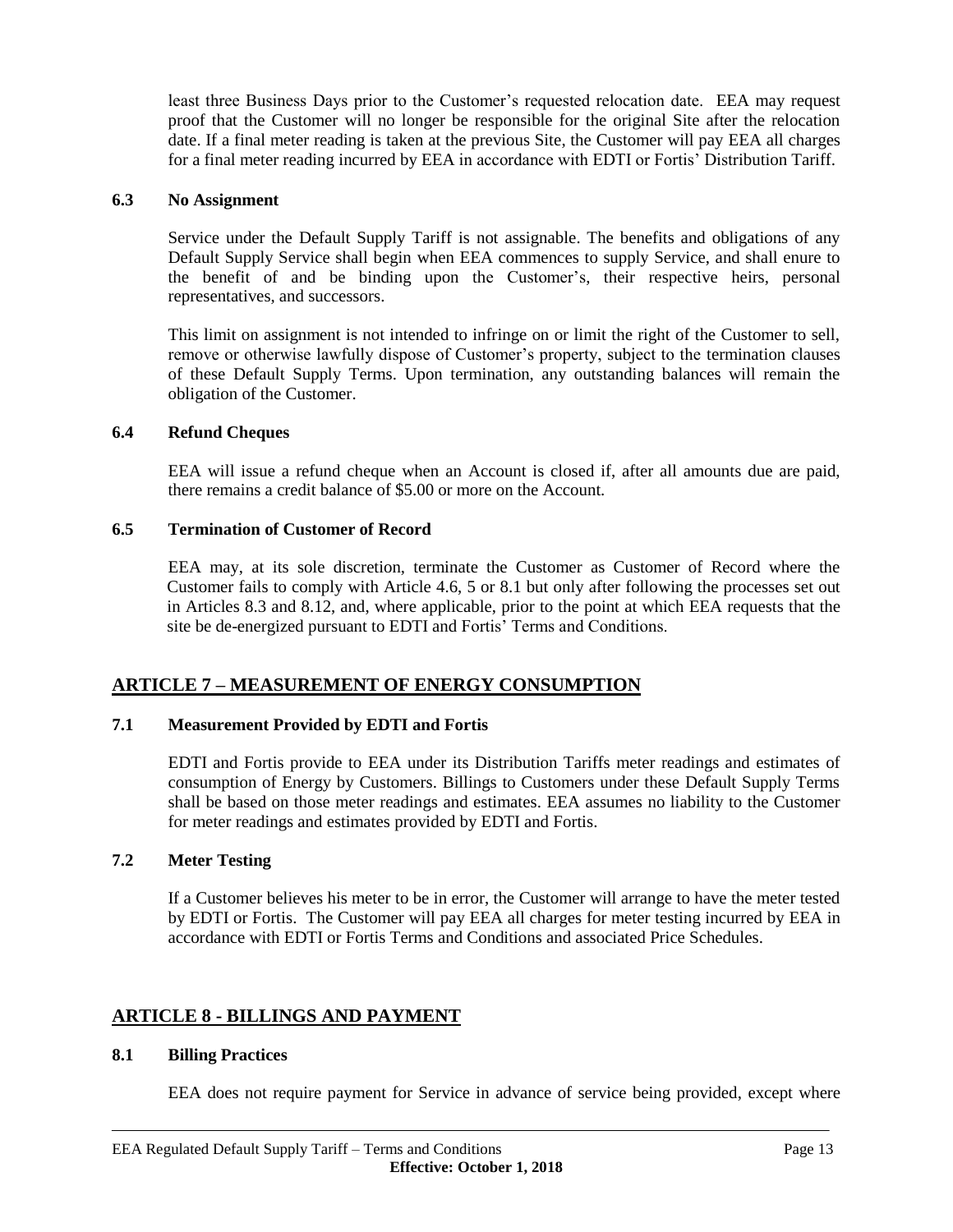security is required in accordance with these Default Supply Terms. The Customer is obligated to pay EEA for Electricity Services immediately upon such services being rendered at the times and the amounts provided in the Default Supply Tariff. Energy use is quantified by meter readings and Electricity Services provided are summarized in bills. EEA will bill in accordance Commission directives on billing processes and quality.

Charges for Default Supply Services are due on the payment due date noted on the Customer's bill except as noted above.

EEA will send a Customer a bill for Default Supply Service at regular and reasonable billing intervals for service provided to the Customer during the previous billing period, calculated in accordance with the Price Schedule. The bill may be combined with a bill for other Services billed to the Customer by EEA. The Customer's obligation to pay for Electricity Services shall continue despite any failure of EEA to provide a bill in a timely fashion.

#### **8.2 Responsibility for Payment after Account Closure**

The Customer is responsible for payment for all Services provided to the Customer up to the time EEA has closed the **Account** and until payment for final charges for any applicable non energy, consumption and Distribution and Transmission Tariffs has been made. If a Customer's Service is discontinued by EEA or disconnected under EDTI's or Fortis' Terms and Conditions, or if a Customer is terminated as the Customer of Record, the Customer is responsible for payment for all Default Supply Services provided to the Customer up to the time of such discontinuation or disconnection or termination as the Customer of Record, for any Distribution and Transmission Tariffs incurred by EEA in accordance with EDTI's or Fortis' Terms and Conditions up to and after the disconnection or discontinuance date or date of termination as the Customer of Record, for any applicable non-energy charges and until payment for final charges for consumption, Distribution and Transmission Tariffs and any applicable non-energy charges has been made.

#### **8.3 Responsibility to Pay and Remedies for Non-Payment**

Subject to Article 8.1 and 8.2, each Customer shall pay the full amount of any bill issued by EEA by the due date specified on the bill, without prejudice to the Customer's right to contest any rate or fee charged. A failure to pay any amount billed by EEA with the exception defined in Article 11.1 shall be a default of payment under these Default Supply Terms and the Customer shall be subject to EEA's collection policies as outlined in this Article 8.3 and to the discontinuance or termination of Service and disconnection of the Customer's Service Connection(s) as provided under this Article 8.3.

EEA will use the following process prior to disconnection of a Customer's Service Connection(s) for failure by the Customer to pay an amount billed by EEA:

- (a) If payment of a bill is not received by the due date, EEA may commence collection activity or request Security.
- (b) If the Customer does not pay the outstanding bill, EEA may without further notice to the Customer instruct EDTI or Fortis to disconnect the Customer's Service Connection.

Prudent and reasonable collection costs incurred by EEA may be added to the Customer's bill. If a Customer's Service is discontinued by EEA or disconnected under the EDTI's or Fortis' Terms and Conditions, any unpaid charges in the Account may be transferred to any other Service Account held by the same Person as the Customer and any Security held in respect of such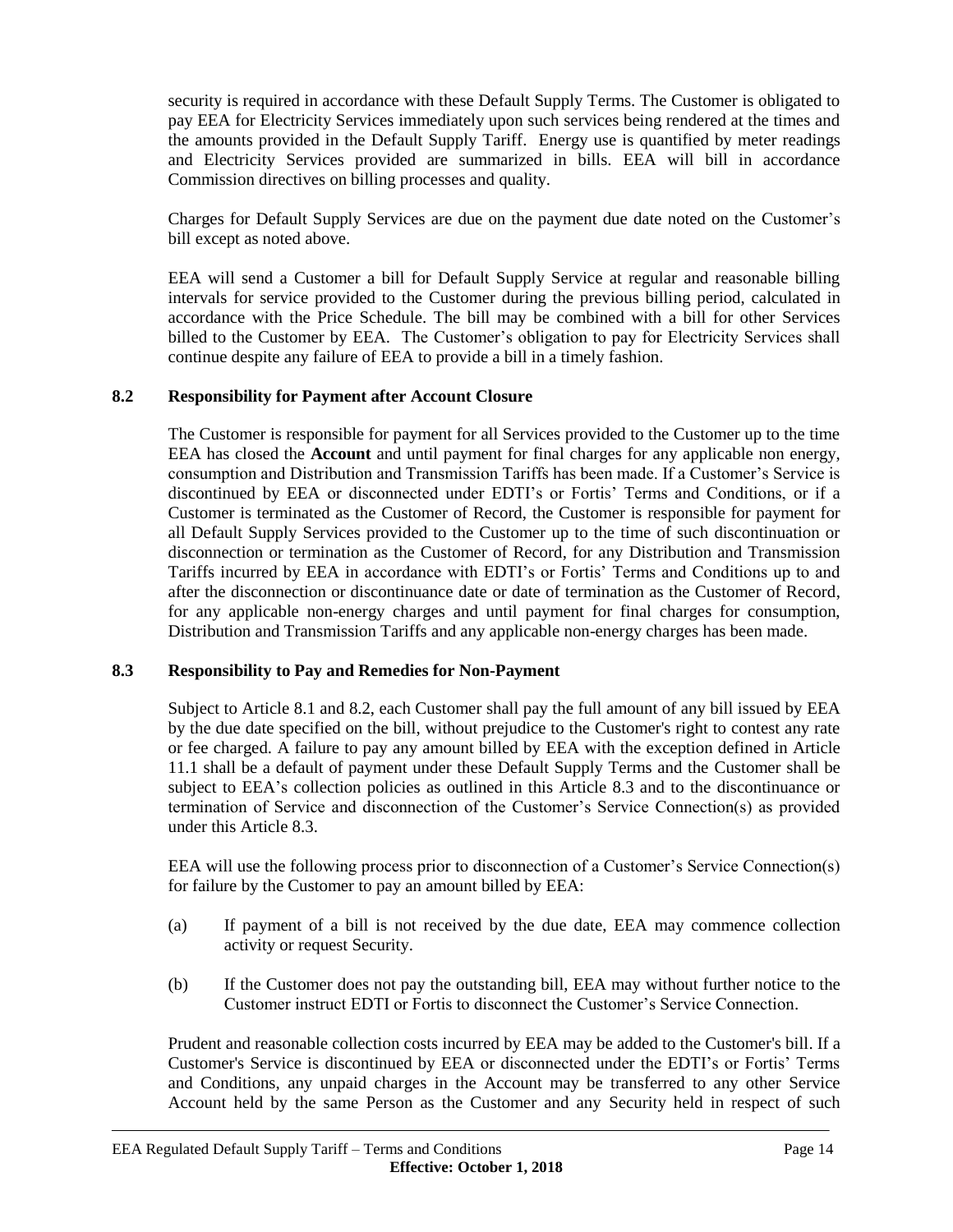Account may be applied against the unpaid charges.

# **8.4 Adjustments to Bills**

Bills rendered by EEA shall contain the information prescribed in applicable legislation. Bills rendered by EEA under these Default Supply Terms may be adjusted from time to time to, among other things, reflect adjustments by EDTI and Fortis under their Distribution Tariff and EEA will issue charges or credits as appropriate to affected Customers.

# **8.5 Late Payment Charge**

If a Customer does not pay a bill in full by the payment due date specified on the bill, other than Customer disputed charges as outlined in Article 11.1, the payment will be considered late and a late payment charge may be applied. The Customer will be liable to pay to EEA, in addition to the amount of the bill, a late payment charge equal to 2.5% of the unpaid amount of the bill that applies to the current billing period. The outstanding unpaid amount, including the late payment charge, shall be added to the charges that become due and payable in the next bill. Should the bill remain outstanding after the due date, EEA may commence collection action in accordance with Article 8.3. In addition, EEA may require Security or an increase in the amount of an existing Security. If considered to be interest payable for credit advanced, then the late payment charge is equivalent to a maximum yearly rate of 45.6%.

# **8.6 Restoration of Default Supply Service**

In order for Service to be restored after it has been discontinued or disconnected for non-payment, the Customer must pay all outstanding charges in full. EEA will apply a reconnection fee prescribed in the EEA Price Schedule, and EDTI and Fortis Distribution Tariffs after Service restoration. The Customer may be required to provide Security to EEA. At EEA's discretion, EEA may allow the Customer to make payment arrangements to settle arrears amounts over a reasonable amount of time.

# **8.7 Partial Payments**

Partial payments on an Account will be applied to the unpaid amounts (including amounts for any other services not included in Services) outstanding on the oldest bills. If a payment does not cover the total unpaid amount outstanding on a bill, and the bill includes charges for both Default Supply Service and other services, then the payment will be applied to the unpaid charges for Default Supply Service and any other services pro rata, on the basis of the respective amounts for those charges.

# **8.8 Over Payments**

If the Customer pays EEA an amount in excess of what is owed to EEA, the excess amount will be carried as a credit balance on the Customer's Account and applied to bills for future Services unless the Customer requests a refund. Interest will not be paid on a credit balance.

# **8.9 Dishonoured Payments**

In addition to any late payment charge under Article 8.5 of these Default Supply Terms, a Customer whose payment is dishonoured shall pay the charge as specified in the Price Schedule.

A Customer will be charged a fee in accordance with the Price Schedule for each payment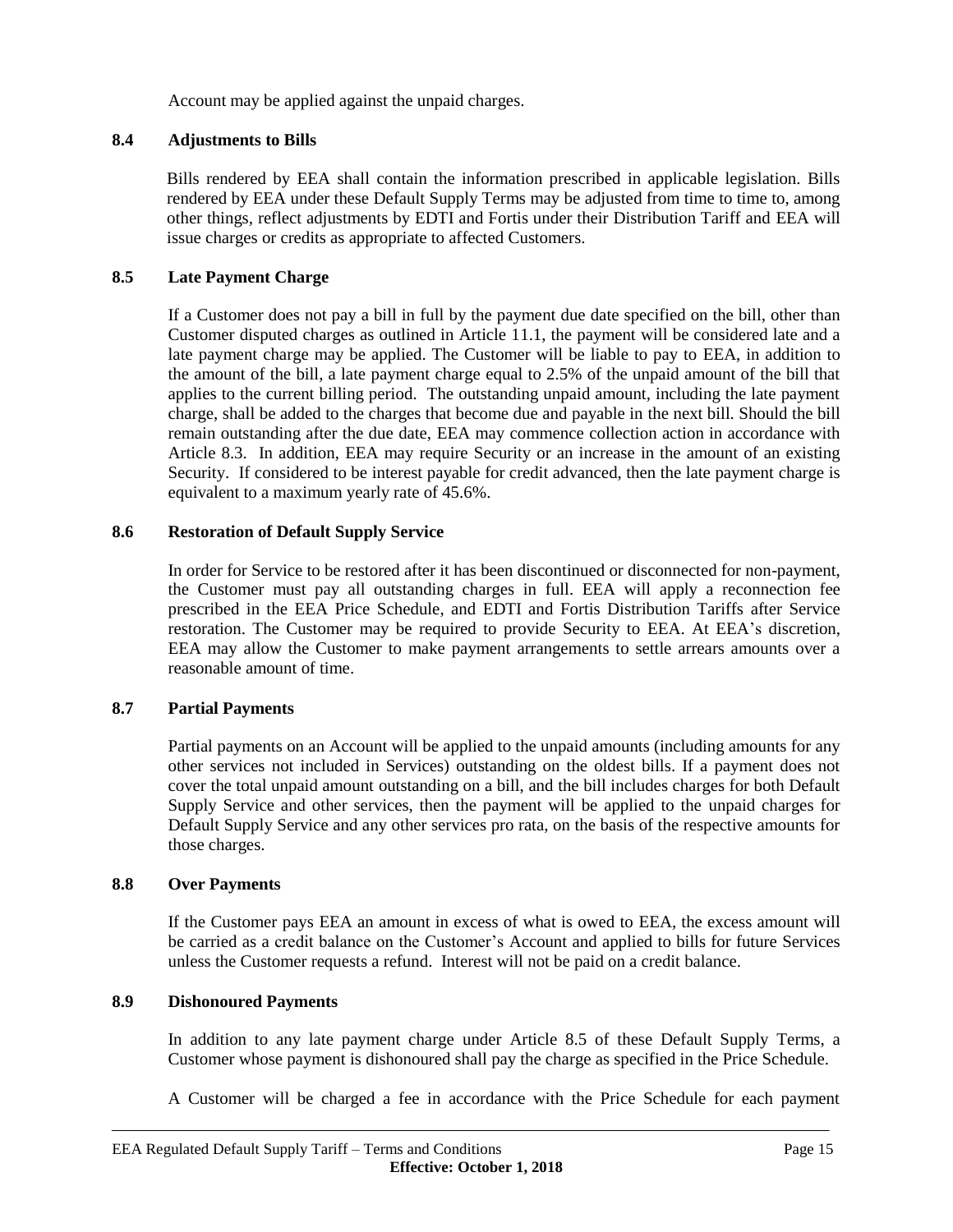dishonoured for Non-Sufficient Funds. A dishonoured payment may trigger immediate collection action which could lead to disconnection of the Customer's Service Connection(s) as provided under Article 8.3. In addition, a Customer may be assessed a security deposit under Article 5.2. A dishonoured payment may include, but is not limited to cheques, credit cards or authorized withdrawal payments.

### **8.10 Legal Tender**

EEA accepts the legal tender of Canada as defined in the *Currency Act,* S.C 1985, C-52 for payments. EEA may refuse to accept payment when the Customer attempts to make payment by a cheque drawn on a form other than a bank cheque. EEA follows the coin acceptance limitations specified in the *Currency Act*, S.C. 1985, c. C-52 as follows:

Payment in coin may be made to the maximum amount of:

- Forty dollars if the denomination is two dollars or greater but does not exceed ten dollars,
- Twenty-five dollars if the denomination is one dollar,
- Ten dollars if the denomination is ten cents or greater but less than one dollar,
- Five dollars if the denomination is five cents, and
- Twenty-five cents if the denomination is one cent.

#### **8.11 Other Occupants' Liability for Payment and Change of Customer of Record**

Where the Customer of Record for a Site has vacated the premises where the Site is located, or defaulted on payment of a bill for Service, other occupant(s) of the premises who continue to receive Service shall be deemed to be the Customer(s) of Record and shall be liable for payment for Services provided in accordance with the Default Supply Tariff.

When a prospective Customer is applying for Service or an existing Customer of Record has applied for and received Service at a Site and the preceding Customer of Record for the Site has a history of non-payment, EEA may request the prospective Customer or the current Customer of Record to provide additional information requested by EEA to determine the identity, organization and/or control of the Person(s) occupying the Site, including, but not limited to, lease agreements and records describing the organization and control of business entities occupying the Site.

#### **8.12 Owner's Liability for Payment**

In circumstances where:

- (a) there is no Customer of Record registered on the records of EEA; and
- (b) there are no other occupants of the Site who continue to receive Service,

the Property Owner shall be deemed to be the Customer of Record and shall be liable for payment for Services provided in accordance with the Default Supply Tariff until the date a new Customer of Record is determined by EEA. The Property Owner shall be liable for all charges relating to identifying, searching for and contacting the Property Owner as a result of there being no Customer of Record for the Site.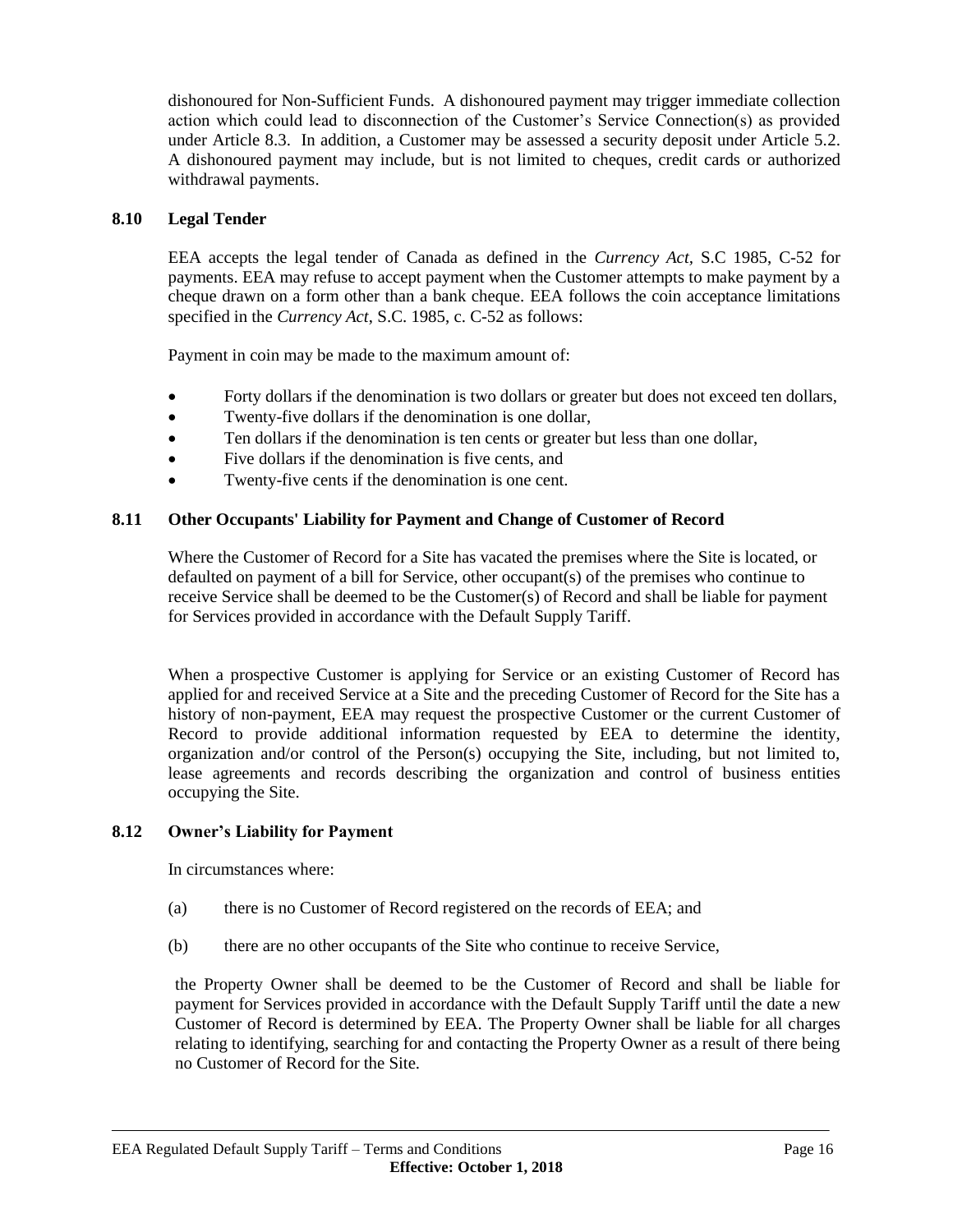#### **8.13 Lost Bills**

If a Customer's bill is lost or not received, the Customer should contact EEA to determine the amount owed. Failure to receive a bill does not release a Customer from the obligation to pay the amount owing to EEA. EEA may in its discretion apply the late payment charge according to Article 8.5, in circumstances where a Customer requires a duplicate copy of the bill.

#### **8.14 Responsibility for Collection Costs**

Recovery of any balance on a Customer's bill that has not been paid by the date that payment is due in accordance with Article 8.1 and 8.3 may be referred to a collection agency or other legal action taken to collect the outstanding amount.

Prudent and reasonable collection costs incurred by EEA, including external legal and collection fees, will be added to the Customer's bill.

# **ARTICLE 9 – TERMINATION OF SERVICE**

#### **9.1 Termination of Service for Default**

In the event of a default by the Customer of the Customer's obligations under the Default Supply Tariff or any Default Supply Service Agreement, EEA may in its sole discretion terminate Service exercise and enforce any other right or remedy that EEA may have.

#### **9.2 Disconnection for Safety or Business Reasons**

In the event that:

- (a) EEA is of the reasonable opinion that continued provision of Service may cause damage to Facilities, the Distribution System or the AIES or interfere with or otherwise adversely affect any electric services provided by EEA, EDTI or Fortis;
- (b) EEA has not been provided with any information or has received insufficient information to bill a Customer, or the premises or property served appear to EEA, acting reasonably, to be vacant or not occupied by a Customer;
- (c) A Customer violates a provision of these Default Supply Terms;
- (d) The Customer has become a credit risk, in EEA's reasonable opinion;
- (e) The Customer has tampered with a meter or Facilities that may affect metering to a Site; or
- (f) The Customer has provided EEA with inaccurate information or is using Service for purposes not authorized by the EUA or these Default Supply Terms;

subject to limitations on disconnections in applicable legislation, EEA may request EDTI or Fortis to disconnect the Service Connection to the Customer's Site.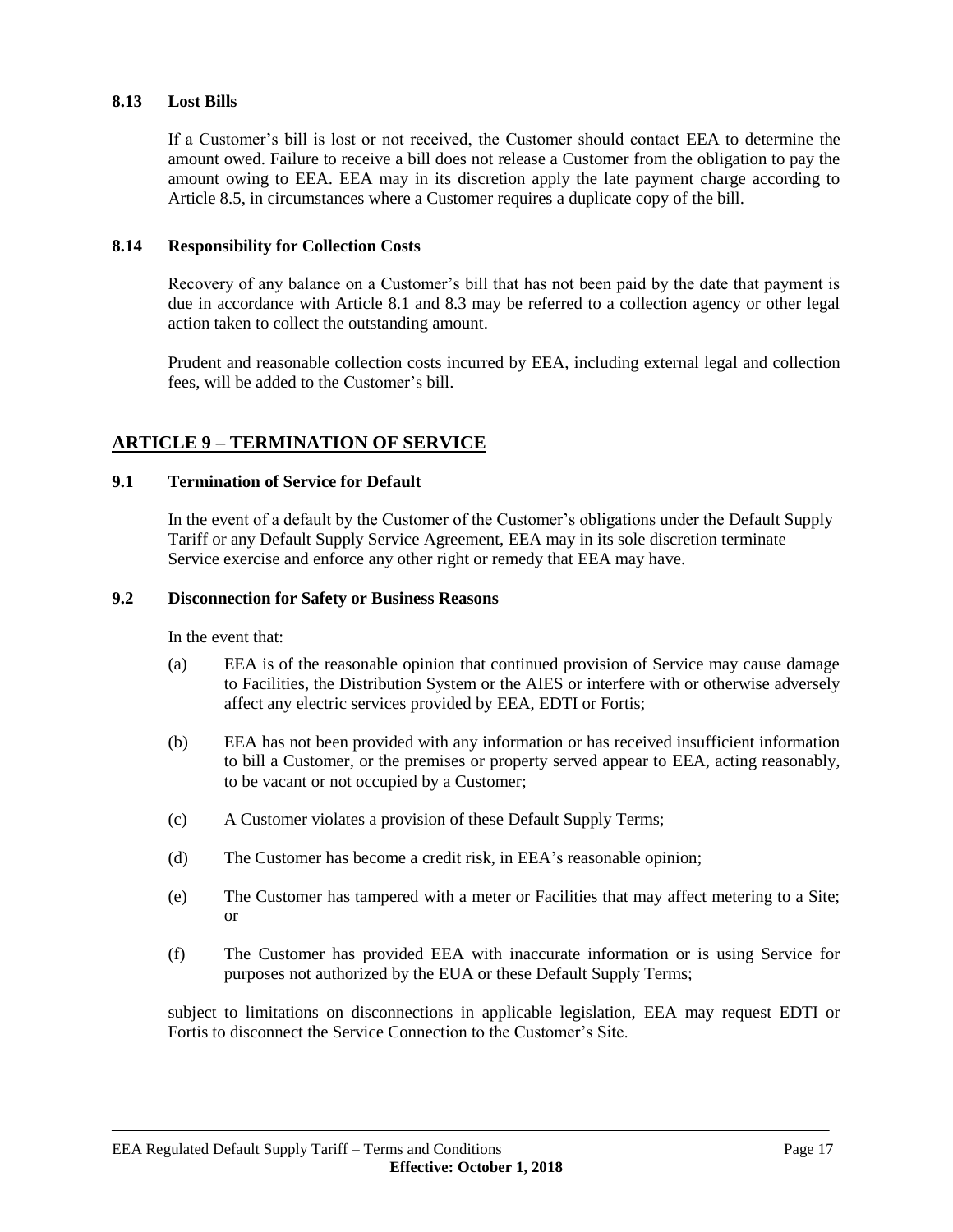# **ARTICLE 10 - RESPONSIBILITY AND LIABILITY**

#### **10.1 Requirements in the EUA**

In addition to any rights and obligations contained in these Default Supply Terms, EEA and the Customer are bound by the EUA and other applicable legislation.

EEA shall maintain security standards, including control of access to data and other information, consistent with applicable legislation and business practice in the industry.

#### **10.2 Interruption of Default Supply Service**

EEA does not own or operate the Distribution System or any other part of the AIES and does not guarantee continuous Service.

#### **10.3 Force Majeure**

EEA is relieved of its obligations under its Default Supply Tariff and these Default Supply Terms, and shall not be liable for any failure to perform any service under the Default Supply Tariff or any term of these Default Supply Terms to the extent that and when such failure is due to, or is a consequence, any event of Force Majeure.

Should a residence or business being served be suspended or discontinued, due to fire or other causes beyond the control of the Customer, any Services, and related fees and charges except pass through charges from Owners, upon request by the Customer, shall become inoperative until business is resumed (provided this provision does not apply to unbilled amounts due EEA for Service already provided), at which time any Service and related fees shall again become operative. Upon resumption of Service, the Customer's credit standing with EEA will be no worse than it was prior to the suspension of Service.

#### **10.4 Limitation on EEA Liability to Customer**

Except for direct physical loss, injury or damage to a Customer or the Customer's property resulting from the negligence or wilful misconduct of, or breach of these Default Supply Terms and Conditions by EEA or its employees or agents or contractors acting within the scope of their employment, EEA shall not be liable to a Customer, whether in tort, contract, strict liability or otherwise, for any loss, damage, expense, charge, cost or other liability of any kind suffered or incurred by the Customer arising out of or in any way connected with any interruption, defect, irregularity, failure, curtailment or reduction in Service. Under no circumstance or for any reason shall EEA be liable for any loss, injury or damage of an indirect, special, exemplary, punitive or consequential nature including, without limitation, loss of revenues, loss of profits, loss of earnings, loss of contract, loss of opportunity, cost of capital, business interruption, claims of a Customer, Customer's customers, contractors or other third parties or any other similar loss, damage, expense, cost or liability whatsoever, whether or not any such loss, damage, expense, cost or liability was foreseeable. Any claim by a Customer for loss, injury or damage, must be filed with EEA within two years from the date of occurrence of the incident that is the subject of the claim, failing which EEA shall have no liability to the Customer for any such loss, injury or damage.

#### **10.5 Distribution Tariff**

Each Customer shall be responsible for the Service Connection to a Site to permit the Customer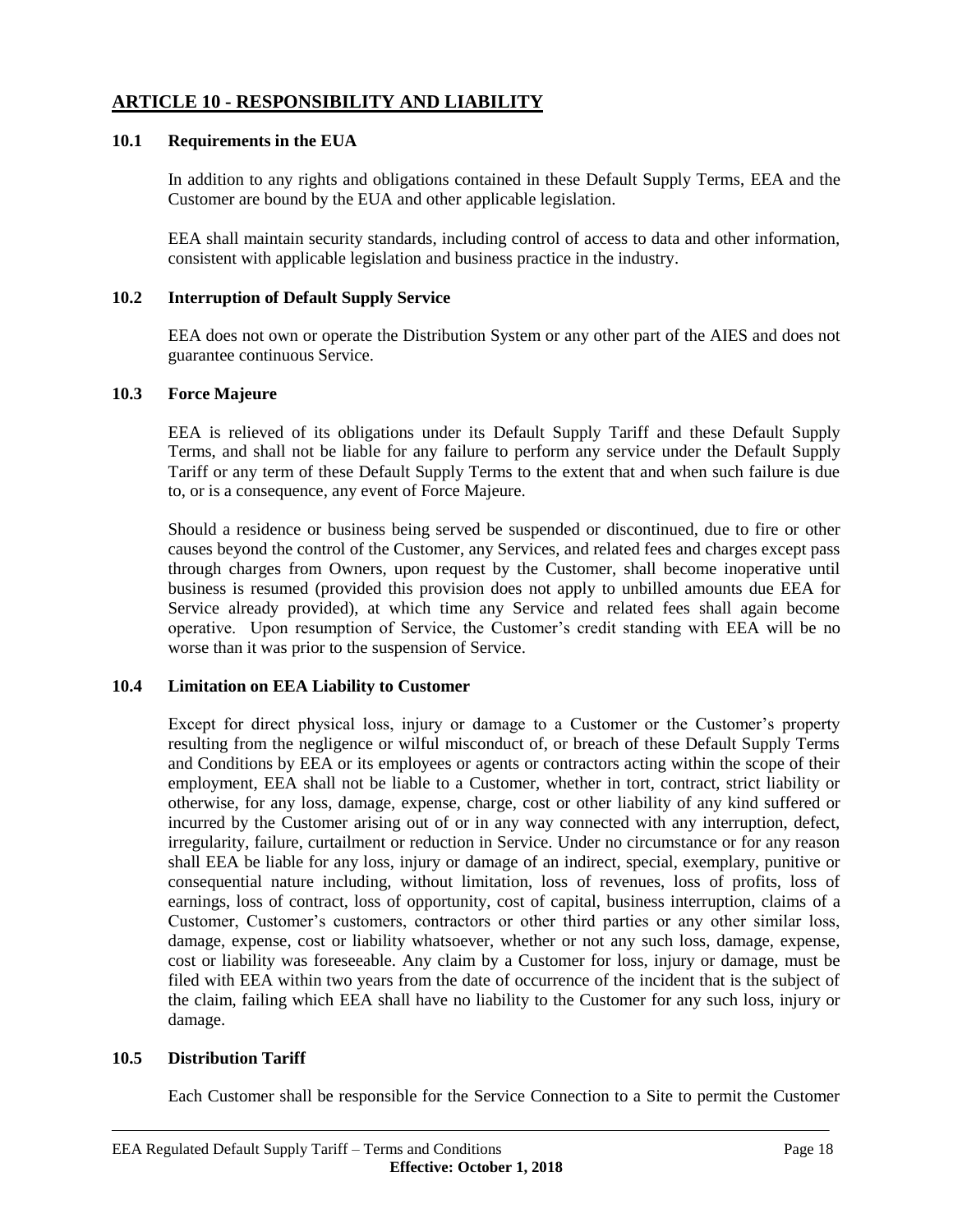to receive Default Supply Service. As a condition of receiving Default Supply Service, each Customer agrees to be bound by, and shall comply with, all provisions of the Distribution Tariff applicable to the Customer. At the request of EEA, a Customer will enter into an agreement with EDTI or Fortis confirming that the Customer is bound by the applicable provisions of the Distribution Tariff.

Pursuant to these Default Supply Terms EEA is the Authorized Customer Representative of a Customer as defined in the Distribution Tariff, and in that capacity EEA is obligated to make payments on behalf of the Customer in respect of the Customer's Distribution Access Service. Accordingly, each Customer shall pay to EEA all Distribution Access Service charges that EEA is obligated to pay under the Distribution Tariff.

# **10.6 Indemnification by Customer**

Each Customer shall indemnify and hold EEA and its employees, agents and contractors harmless from and against any claim for any loss, damage, expense, charge, cost (including legal fees), fine, penalty or other liability of any kind suffered or incurred by EEA (including charges or liability arising under EDTI's and Fortis' Tariff) arising out of or in any way connected with any failure by the Customer or its Facilities to comply with any of the provisions of EDTI or Fortis' Distribution Tariff applicable to the Customer or its Facilities or any legal or regulatory requirement related to Distribution Access Service required to be complied with by the Customer. Without limiting the generality of the foregoing, the Customer shall be liable to compensate EEA for any costs, expenses or liabilities that it incurs under the provisions of any Owner's terms and conditions arising out of or connected with any action or inaction of the Customer related to Service.

#### **10.7 EEA Indemnification**

EEA shall indemnify and hold a Customer harmless from and against direct physical loss, injury or damage to the Customer or the Customer's property resulting from the negligence or wilful misconduct of EEA or its employees, agents or contractors acting within the scope of their employment or breach of these Default Supply Terms. For the purpose of this Article 10.7, "direct physical loss, injury, or damage" shall not include any loss, injury or damage of an indirect, special, exemplary, punitive or consequential nature including, without limitation, loss of revenues, loss of profits, loss of earnings, loss of contract, loss of opportunity, cost of capital, business interruption, claims of a Customer's customers, contractors and other third parties or any other similar loss, damage, expense, cost or liability whatsoever, whether or not any such loss, damage, expense, cost or liability was foreseeable. Any claim by a Customer for indemnity for loss, injury or damage, must be filed with EEA within two years from the date of occurrence of the incident that is the subject of the claim, failing which EEA shall have no obligation to indemnify the Customer for any such loss, injury or damage.

# **ARTICLE 11 - DISPUTE RESOLUTION**

Without limiting any party's right under the EUA or to make complaints to the Commission, both parties, acting in good faith shall endeavour to resolve differences prior to taking any action to the Commission. Customers are encouraged to contact EEA first with any issues prior to escalating the issue to the AUC.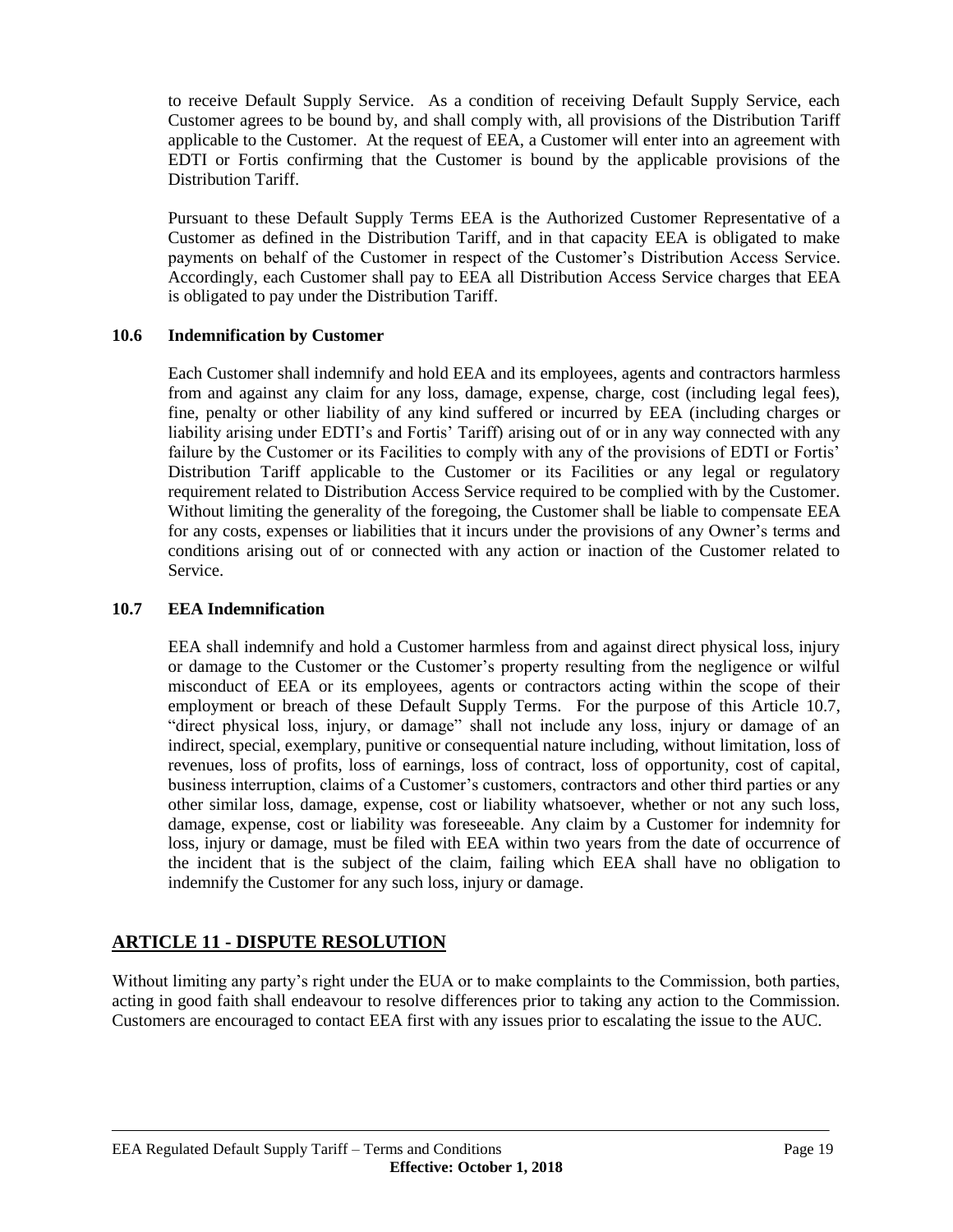# **11.1 Disputed Charges**

The Customer has the right to dispute any charge shown on the Customers' bill by contacting EEA either in writing or by telephone. EEA will investigate all disputes and make any adjustments EEA determines appropriate. If the dispute is within EEA's control and is not resolved within 30 calendar days from the notice, the Customer may escalate the dispute as provided in Articles 11.2 and 11.3 and the Customer will not be required to pay any charges for the disputed period that are in excess of the average monthly bill of the Customer as reasonably determined by EEA. The Customer will be responsible to pay all past and future charges while the specific charge in dispute is being resolved. Any outstanding disputed amount shall be due and payable within 10 Business Days of resolution. No additional charges intended as compensation for the dispute resolution process will be applied to disputed amounts.

#### **11.2 Resolution by EEA and Customers**

If any dispute between EEA and a Customer arises at any time in connection with the Default Supply Terms, EEA and the Customer, acting reasonably and in good faith, shall use their reasonable efforts to resolve the dispute as soon as possible in an amicable manner. If the dispute cannot be otherwise resolved pursuant to Article 11.1, a representative of EEA and the Customer shall attempt to resolve the dispute through telephone, written communication or meeting.

#### **11.3 Resolution by a Third Party**

If any dispute had not been resolved pursuant to Article 11.2 within a reasonable time, EEA and the Customer, may pursue the matter with the AUC if the matter is within the AUC's jurisdiction or pursue in Alberta any remedies available to them under applicable laws, including arbitration pursuant to the *Arbitration Act (Alberta)*.

#### **11.4 Service during Dispute Resolution by a Third Party**

During the course of a dispute that has been escalated in accordance with Article 11.3 of the Default Supply Terms EEA shall not terminate or suspend Service for reasons of the escalated dispute, but may terminate or suspend Service if Customer is in contravention of other aspects of the Default Supply Terms or in violation of EDTI's or Fortis' Terms and Conditions.

# **ARTICLE 12 - MISCELLANEOUS**

# **12.1 Compliance with Applicable Legal Authorities**

EEA and the Customer are subject to, and shall comply with, all existing or future applicable federal, provincial and local laws, all existing or future orders or other actions of the AUC, Independent System Operator or other governmental authorities having applicable jurisdiction. Neither EEA nor the Customer will be required to violate, directly or indirectly, or become a party to a violation of any requirement of the Independent System Operator or any applicable federal, provincial or local statute, regulation, bylaw, rule or order in order to provide or receive Default Supply Service. EEA's obligation to provide Service is subject to the condition that all requisite governmental and regulatory approvals for the provision of Service will have been obtained and will be in force during the period Service is provided.